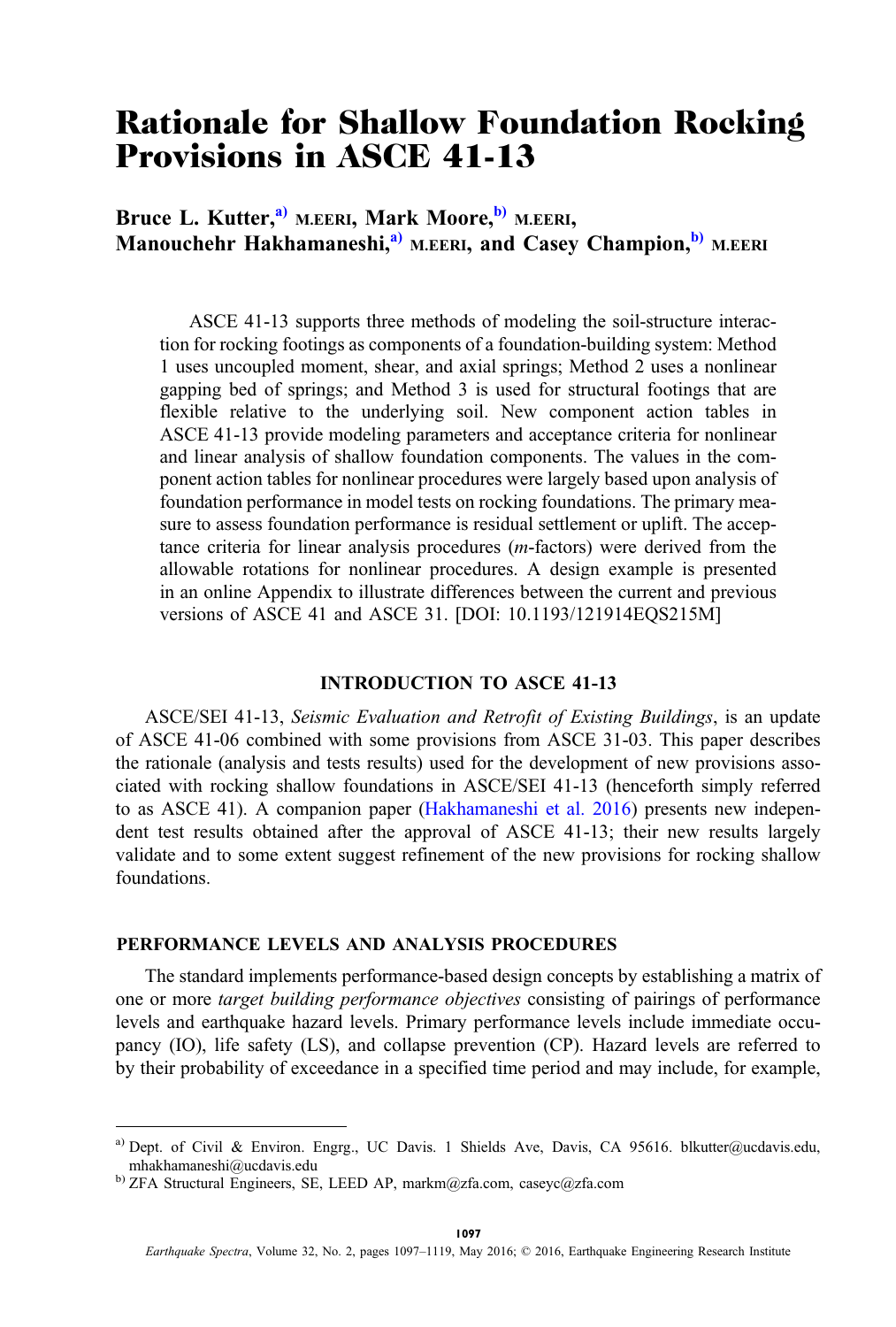a motion with a 2% probability of exceedance in 50 years and/or 50% probability of exceedance in 50 years.

ASCE 41 allows four types of analysis procedures for evaluation of performance: linear static procedure (LSP), linear dynamic procedure (LDP), nonlinear static procedure (NSP) and nonlinear dynamic procedure (NDP).

In the nonlinear procedures, the entire building is modeled as a nonlinear system; the nonlinear components of the system (e.g., beams, columns, connections, and foundations) are represented using modeling parameters listed in the nonlinear component action tables provided in ASCE 41, which also provide acceptance limits for the demand placed on each component. For the LSP and LDP, the linear analysis is expected to produce displacements that approximate maximum displacements expected for the selected hazard, but will produce internal forces that exceed those that would be obtained in a yielding building. The acceptance criteria include modification factors (m-factors) to account for anticipated inelastic response demands and capacities.

### Linear Static Procedure (LSP)

The LSP involves determination of the natural period of a building and estimation of the pseudo-seismic force based upon the design response spectrum with modifications to account for expected ductility and the shape of hysteresis curves for the materials used in the building. The calculated force is also modified to account for higher modal mass participation effects. The standard provides equations for how the pseudo-seismic forces are to be distributed over the height of the building in order to determine the elastic demands on individual components of the building system.

According to [Poland \(2008\)](#page-22-0), the linear static procedure (LSP) is the first and simplest level of analysis; it provides an equivalent lateral force, vertical distribution of forces and rules for modeling, and acceptance criteria. It is similar to the lateral force procedure from the codes of the 1970s and 1980s, except that the base shear is much higher and the ductility factors (or m-factors) are much smaller. "It is intended to be simple and very conservative to allow one and two story buildings of regular configuration to pass because of their excessive strength." [Poland \(2008, p. 16\)](#page-22-0) further states: "The LSP should only be used to show that a building is okay, not to determine the extent of strengthening it might need."

#### Linear Dynamic Procedure (LDP)

For the linear dynamic procedure, input motion is specified on the boundaries of a numerical model of the building and time history analysis is conducted to determine the maximum force demands on a linear elastic system, modeled using the effective stiffness for member actions. Alternatively, seismic loads may be characterized by a modal response spectrum analysis. For the LDP, the standard permits foundations to be modeled as rigid (fixedbase) or flexible.

## Nonlinear Static Procedure (NSP)

For the nonlinear static procedure, the shape of the force distribution is assumed to be constant for any one load case (varying vertical distribution profiles, multiple load cases are recommended to bracket the solution), and the resultant input force is varied to predict a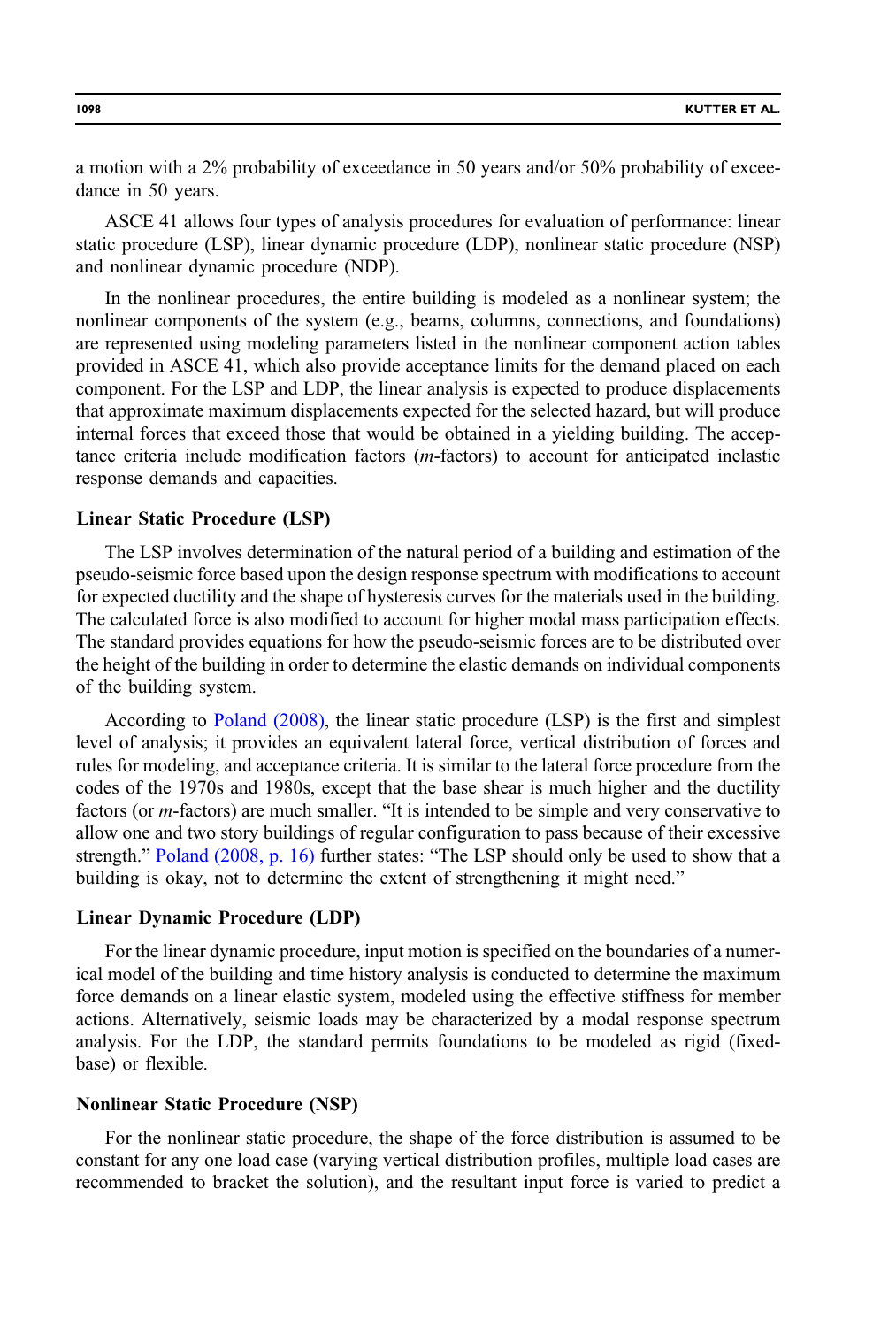

Figure 1. Example pushover analysis for Nonlinear Static Procedures ([NIST 2012\)](#page-22-0).

pushover (capacity) curve, as illustrated in Figure 1, to show the relation between the seismic load and expected displacement. The amplitude of the displacement demand may be estimated from the linear elastic deformation response spectrum  $S_d(T_e, \beta)$  where  $T_e$  is the effective period (corresponding to the system secant stiffness at about 60% of the pushover yield strength) and  $\beta$  is the damping ratio (usually 5% but with exceptions depending on type of construction). While the global deformation of the building is determined by the spectrum analysis methods, the response of individual components (including the footings) is determined by a nonlinear static pushover analysis wherein the modeling parameters (stiffness, capacity and backbone curve) of each component may be determined in accordance with ASCE 41. Further details of this procedure are described in Chapter 7 of ASCE 41.

#### Nonlinear Dynamic Procedure (NDP)

The NDP involves calculation of the response history of a nonlinear building system to selected input ground motions. This method of analysis accounts for stiffness and hysteretic energy dissipation in each component of the building. Radiation damping associated with soil-structure interaction may also be accounted for by adding radiation dashpots to the linear components of the springs connecting the foundation to the input motion.

#### Component Action Tables

One feature of ASCE 41 is the inclusion of tables describing "Modeling Parameters and Acceptance Criteria" for modeling and evaluating many building components using linear and nonlinear procedures. In the concrete chapter, for example, there is a table describing the development of a backbone hysteresis curve for a plastic hinge in a reinforced concrete shear wall as a series of linear segments on a Moment-Rotation curve. The component action table for nonlinear analysis conveys how to model the backbone curve as well as the maximum rotation allowed for IO, LS, and CP performance levels. The linear tables in ASCE 41 provide acceptance criteria in terms of allowable m-factors for the linear static and dynamic analysis procedures.

## MAJOR REVISIONS OF ROCKING FOUNDATION PROVISIONS

ASCE 41 supports three methods of modeling rocking footings as components of a foundation-building system. The methods, described in Figure [2](#page-3-0), are Method 1 (uncoupled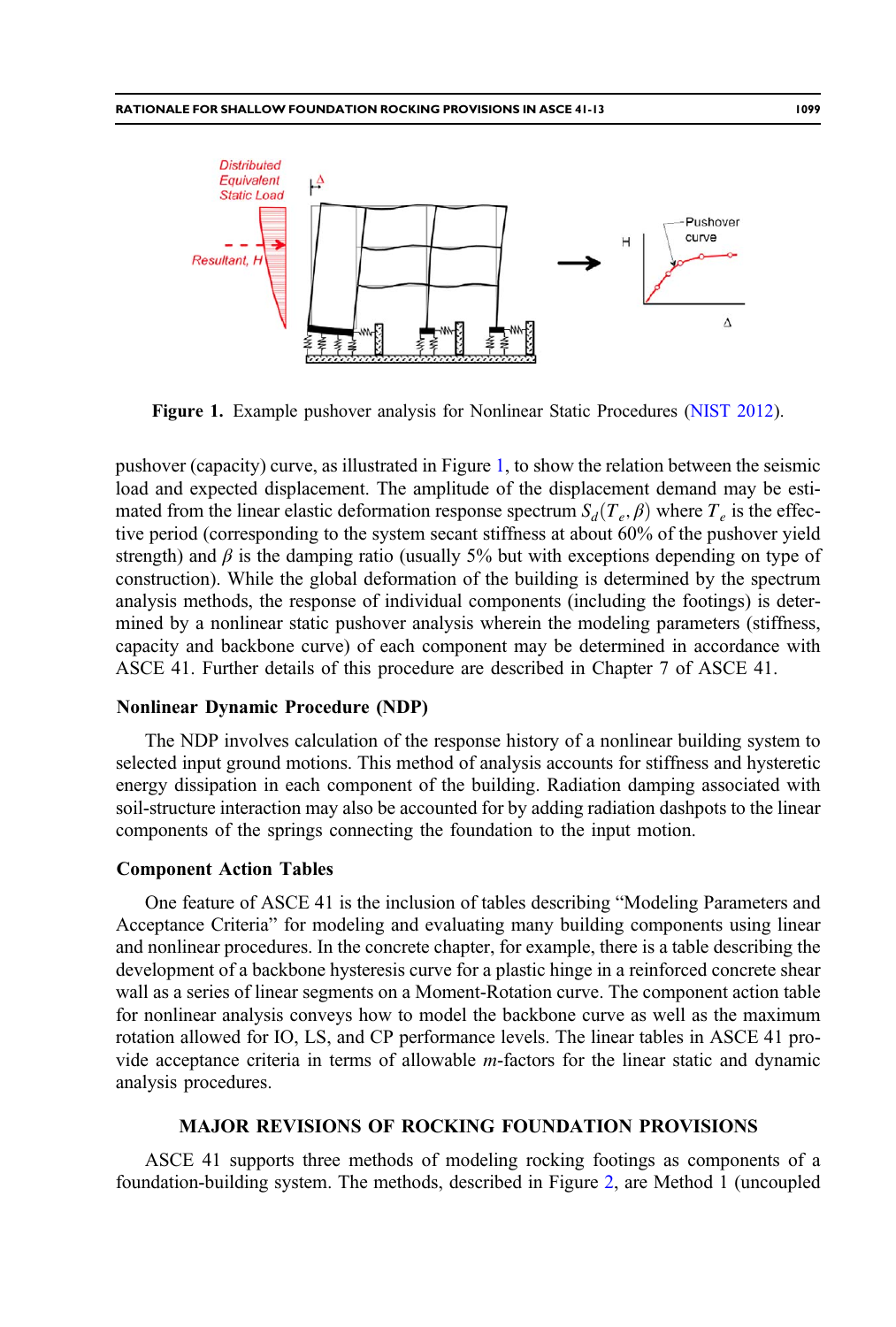<span id="page-3-0"></span>

Figure 2. Methods for modeling rocking foundations in ASCE 41-13. (a) Method 1 using uncoupled springs, (b) Method 2 using nonlinear sub-grade reaction springs, and (c) Method 3 for cases where, the footing is flexible compared to the soil.

spring method), Method 2 (nonlinear gapping bed of springs), and Method 3 (for structural footings that are flexible compared to the soil). A new feature of ASCE 41 is the inclusion of component action tables for nonlinear and linear analysis of shallow foundation components. The numbers in the tables are largely based upon analysis of experimental data from tests on rocking foundations in geotechnical centrifuge and large scale tests. Using the nonlinear tables, acceptance criteria for linear procedures (m-factors) were derived.

Reasons for including the foundation rocking action modeling parameters and acceptance criteria, like any other structural component action, were to replace provisions that were outdated and to require a more explicit assessment of the foundation deformation effects on the structure. Another motivation for changes to the foundation provisions included the unrealistic definition for elastic soil springs with uncapped strength and assumed infinite soil ductility in ASCE 41-06, without considering the potential consequences of rocking, such as permanent foundation settlement. The core goal of the changes was to increase the accuracy of the building models, thereby structural component action assessment, by generally requiring inclusion and assessment of the soil-foundation interface effects. Further, the revisions provide acceptance criteria that aim to achieve the target performance objectives by controlling the displacement incompatibility associated with foundation settlement caused by rocking.

It is important to note that other sources of vertical displacement incompatibility (besides settlement) are present and are outside the scope of this particular standard update effort. For example, rotation of a shear wall and uplift due to rotation of a footing will cause vertical displacements of connections between the structure and the shear wall. While the acceptance criteria in the rocking provisions (in Chapter 8 of ASCE 41-13) are intended to limit permanent settlements of the footings, the acceptance criteria do not account for effects of cyclic vertical displacement incompatibility on the connections.

# DESCRIPTION OF ROCKING SHALLOW FOUNDATIONS

Shallow footings envisioned in ASCE 41 have a flat (or stepped) base with the ratio of embedment depth,  $D_f$ , to length of the foundation, L, less than 1. Shallow foundations may be designed to rock using the new ASCE 41 provisions if they are supported on competent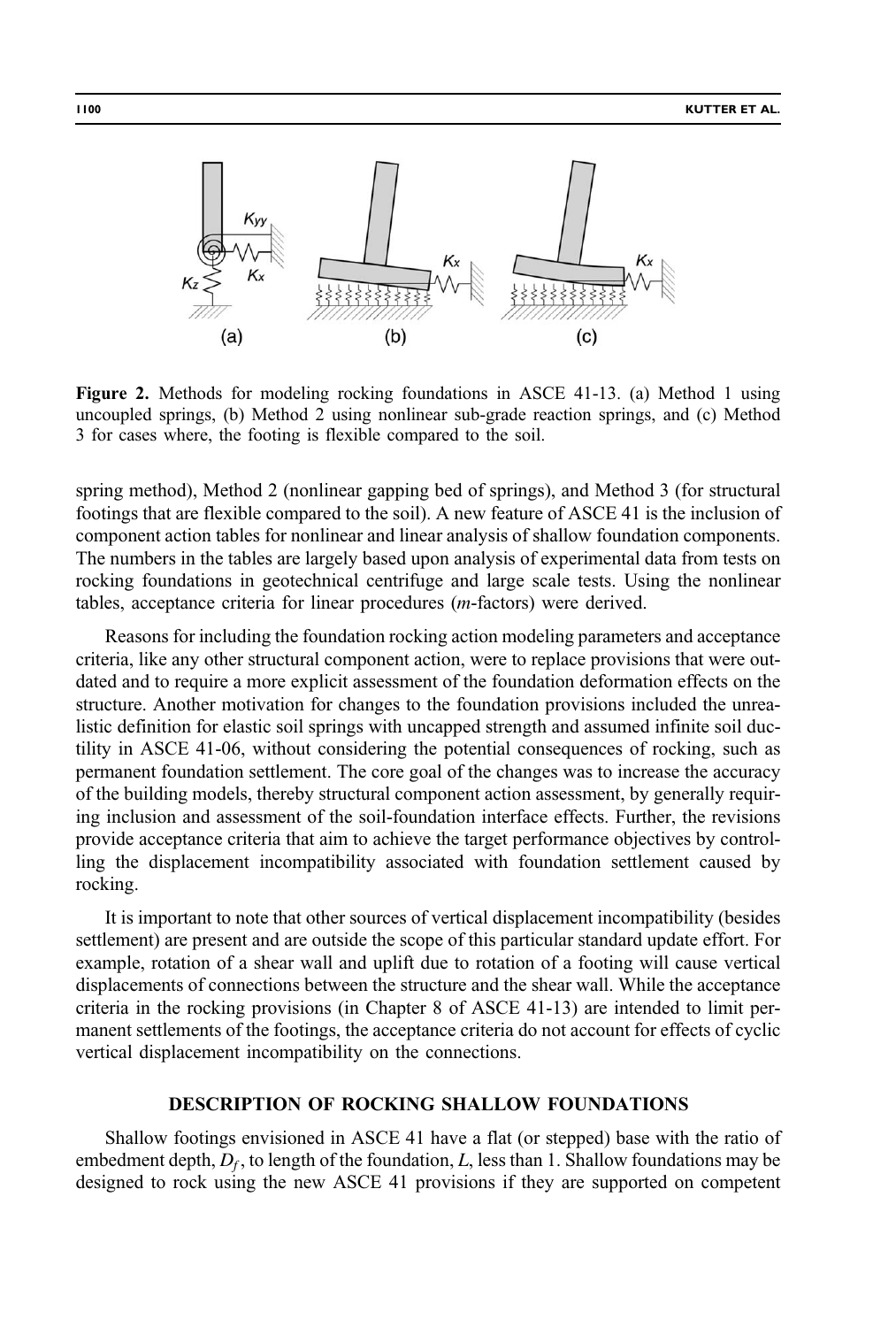ground that does not suffer significant strength loss due to earthquake shaking. The experimental data upon which the provisions are based did not include submerged footings. The procedures in ASCE 41 therefore do not account for the possibility of water pumping into the gap associated with uplift for high water table conditions. Gapping associated with uplift occurs when the moment about the base of the footing is sufficient to cause the structural footing to lose contact with the soil under the footing. A critical contact area along one edge of the footing will dig into the soil below while the other edge of the footing separates from the soil creating a gap between the footing and the soil. A local bearing failure will occur under the loaded edge as depicted in Figure 3. The critical contact area  $(A<sub>c</sub>)$  is determined by the bearing capacity of the soil:  $A_c = P/q_c$ , where  $q_c$  is the expected soil bearing capacity corresponding to the loaded area,  $A_c$ .

## ROCKING VS. SLIDING

The general approach in ASCE 41 allows for separate consideration of rocking, sliding and settlement deformations. However, the new component action tables in the standard assume that rocking is the dominant source of deformation. Additional work is required to develop component action tables for footing sliding or coupled rocking and sliding [\(Hakhamaneshi 2014\)](#page-22-0). ASCE 41 provides general modeling procedures for sliding foundation actions but limited guidance on acceptance criteria. Rocking with footing uplift is considered to be preferred over sliding because gapping produces a natural recentering mechanism associated with closure of the gap upon unloading. Floor slabs and grade beams might be of significant benefit in restraining sliding while allowing rocking.

#### METHOD 1: UNCOUPLED MOMENT, SHEAR, AND AXIAL SPRINGS

ASCE 41 allows three different methods for analyzing rocking foundations, as depicted in Figure [2](#page-3-0). Method 1 involves the use of uncoupled moment, shear and axial springs (moment and shear behavior is independent of the axial load on the footing). If there is significant variation in axial load, P, due to frame action, Method 2 is preferable over Method 1 because Method 2 explicitly accounts for the coupling between rotation and vertical deformation.



Figure 3. Footing shape parameters for rectangular and I-shaped rocking footings.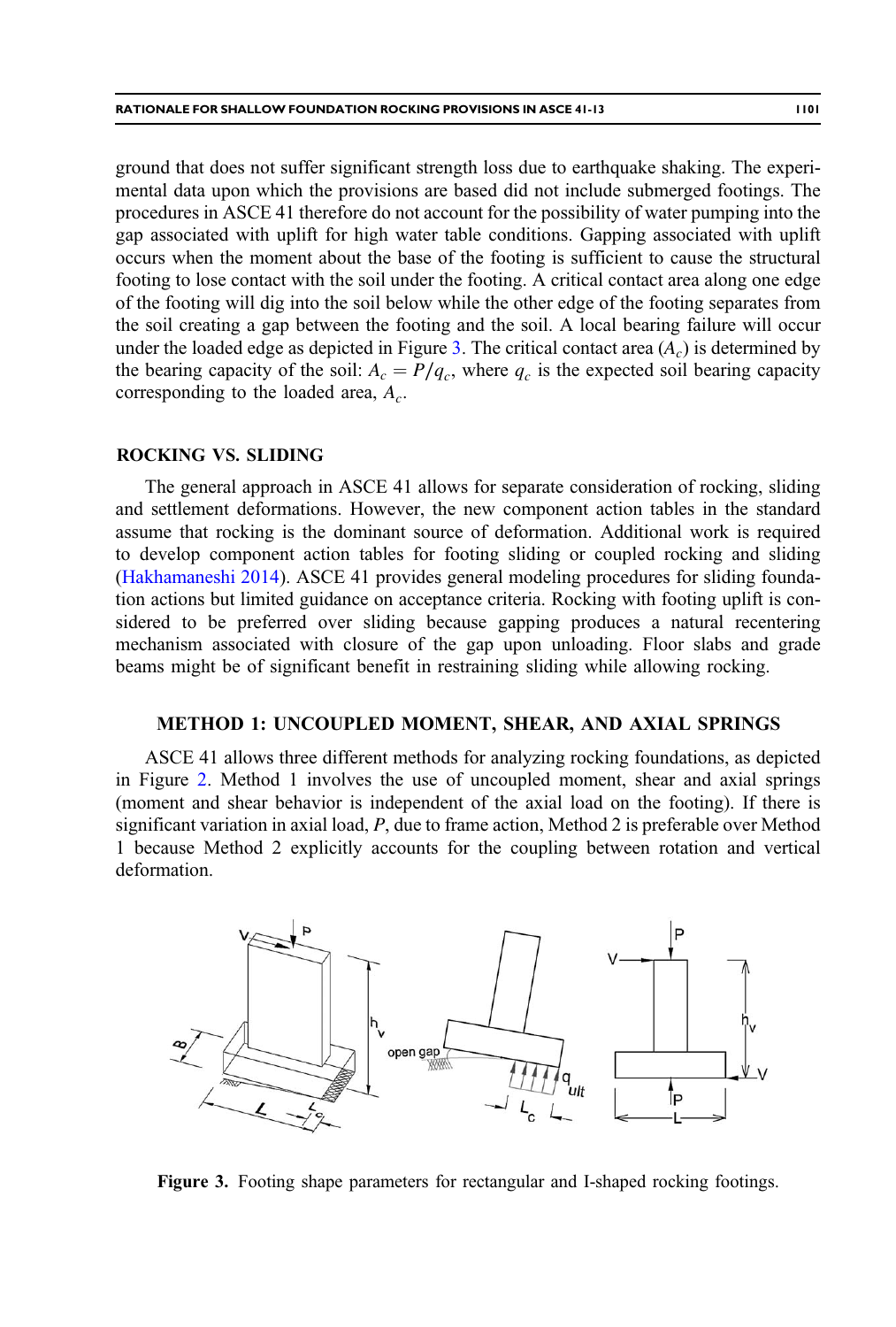## <span id="page-5-0"></span>MODELING PROCEDURES FOR UNCOUPLED NONLINEAR SPRINGS

Method 1 is for rocking foundations with relatively rigid structural footings, analyzed using uncoupled springs that connect the base of the structural member to the ground. For nonlinear analysis, ASCE 41 recommends that the initial stiffness of the springs (along AF in Figure 4) is to be determined using the conventional elastic solutions contained in the standard. One bilinear horizontal and one bilinear vertical spring define the lateral and axial translational stiffness and strength; the assumed bilinear load-deformation behavior is illustrated in Figure 4a. One trilinear rotational spring, illustrated in Figure 4b is used to represent the nonlinear moment-rotation behavior. The capacity of the shear and axial springs  $(Q_y)$  may be derived from conventional methods of foundation analysis. For rectangular or I-shaped foundations, the moment capacity,  $M_c$ , of the rotational spring is determined from Equation 1, and does not vary during seismic shaking.

$$
M_c = \frac{PL}{2}(1 - \rho_{ac})
$$
\n<sup>(1)</sup>

where  $\rho_{ac} = A_c/A$  is called the critical contact area ratio or compression ratio.

Note that the footing moment capacity is calculated about the centroid of the base of the soil-footing contact area. Defined this way, the moment capacity theoretically remains constant and does not diminish as the  $P-\Delta$  moment increases. The applied moment in the analysis, therefore, must include the  $P-\Delta$  moment.

For moment-rotation behavior, the component action table (Table [1\)](#page-6-0) provides values for the modeling parameters d, f, and g (see Figure 4b) as a function of  $\rho_{ac} = A_c/A$  and the aspect ratio  $b/L_c$ , where b is the footing width for rectangular footings and  $L_c$  is the length of the critical contact area. For I-shaped footings,  $b$  is defined as the minimum of the footing width or the "flange" width,  $t_f$ , and modeling parameters also depend on the "missing area ratio"  $MAR = (A_{rectangle} - A)/A_{rectangle}$ , graphically defined in Figure [5](#page-6-0).



Figure 4. Load-deformation behavior for shallow foundations using Method 1 (uncoupled foundation springs) with a (a) bilinear relation for axial loading and shear loading, and (b) trilinear model for moment-rotation behavior.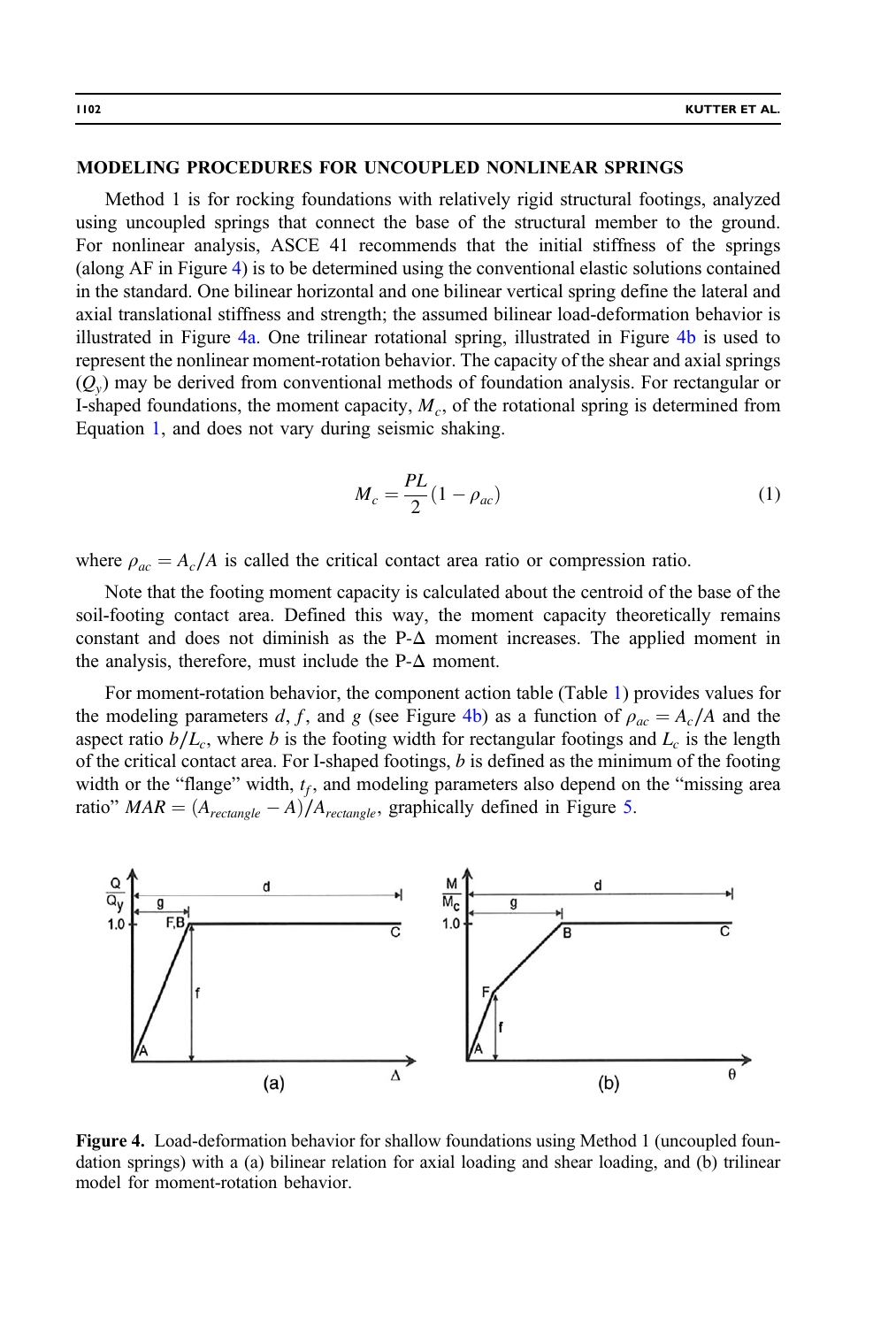| Reference      | Test ID                | Soil                  | L(m)         | B(m)  | D(m)           | $\rho_{ac}$ |
|----------------|------------------------|-----------------------|--------------|-------|----------------|-------------|
| G              | SSG02_07               | Sand, $D_r = 80\%$    | 2.8          | 0.65  | $\theta$       | 0.384       |
| G              | SSG02_05               | Sand, $D_r = 80\%$    | 2.8          | 0.65  | $\overline{0}$ | 0.384       |
| G              | <b>KRR02_04</b>        | Sand, $D_r = 60\%$    | 2.7          | 0.65  | $\theta$       | 0.294       |
| G              | SSG02_03               | Sand, $D_r = 80\%$    | 2.8          | 0.65  | $\Omega$       | 0.192       |
| G              | SSG02_04               | Sand, $D_r = 80\%$    | 2.8          | 0.65  | $\mathbf{0}$   | 0.137       |
| G              | SSG03_05               | Sand, $D_r = 80\%$    | 2.8          | 0.65  | 0.65           | 0.142       |
| G              | SSG03_03               | Sand, $D_r = 80\%$    | 2.8          | 0.65  | 0.65           | 0.071       |
| G              | SSG03_06               | Sand, $D_r = 80\%$    | 2.8          | 0.65  | 0.65           | 0.050       |
| G              | SSG04_06               | Sand, $D_r = 80\%$    | 2.8          | 0.65  | $\overline{0}$ | 0.323       |
| G              | KRR03_02               | Clay, $S_u = 100$ kPa | 2.7          | 0.65  | $\mathbf{0}$   | 0.357       |
| D <sub>1</sub> | $LJD01$ <sub>_LC</sub> | Sand, $D_r = 73\%$    | 12.2         | 7.79  | 2.24           | 0.0229      |
| D <sub>1</sub> | $LJD01_SC-2$           | Sand, $D_r = 44\%$    | 6.7          | 4.28  | 2.24           | 0.111       |
| D2             | $LJD01$ SC-1           | Sand, $D_r = 73\%$    | 6.7          | 4.28  | 2.24           | 0.111       |
| N              | TRISEE_HD              | Sand, $D_r = 85\%$    | $\mathbf{1}$ | 1     | $\mathbf{1}$   | 0.2         |
| N              | TRISEE_LD              | Sand, $D_r = 45\%$    | $\mathbf{1}$ | 1     | $\mathbf{1}$   | 0.2         |
| M              | MAH01_SC_Al_1          | Clay, $S_u = 60$ kPa  | 5.28         | 3.21  | $\overline{0}$ | 0.238       |
| М              | MAH01 SC Al 1          | Clay, $S_u = 70$ kPa  | 10.56        | 6.42  | $\overline{0}$ | 0.400       |
| М              | MAH01 SC St 1          | Clay, $S_u = 60$ kPa  | 6.66         | 6.66  | $\mathbf{0}$   | 0.500       |
| K1             | KRR02_S27-S32          | Sand, $D_r = 60\%$    | 2.672        | 0.686 | $\mathbf{0}$   | 0.294       |
| K1             | KRR02 S41-S50          | Sand, $D_r = 60\%$    | 2.672        | 0.686 | $\mathbf{0}$   | 0.294       |
| K2             | KRR03_S9-S17           | Clay, $S_u = 100$ kPa | 2.672        | 0.686 | $\mathbf{0}$   | 0.294       |
| K <sub>2</sub> | KRR03_S18-S27          | Clay, $S_u = 100$ kPa | 2.672        | 0.686 | $\mathbf{0}$   | 0.294       |

<span id="page-6-0"></span>Table 1. Centrifuge model and shake table tests used to determine modeling parameters

References:  $G = G$ ajan and Kutter (2009), D1 = Deng et al. (2014), D2 = Deng and Kutter (2012), N = Negro et al. (2000),  $M = H$ akhamaneshi et al. (2012), K1 = Rosebrook and Kutter (2001a), K2 = Rosebrook and Kutter (2001b).



Figure 5. Characterization of footing shape.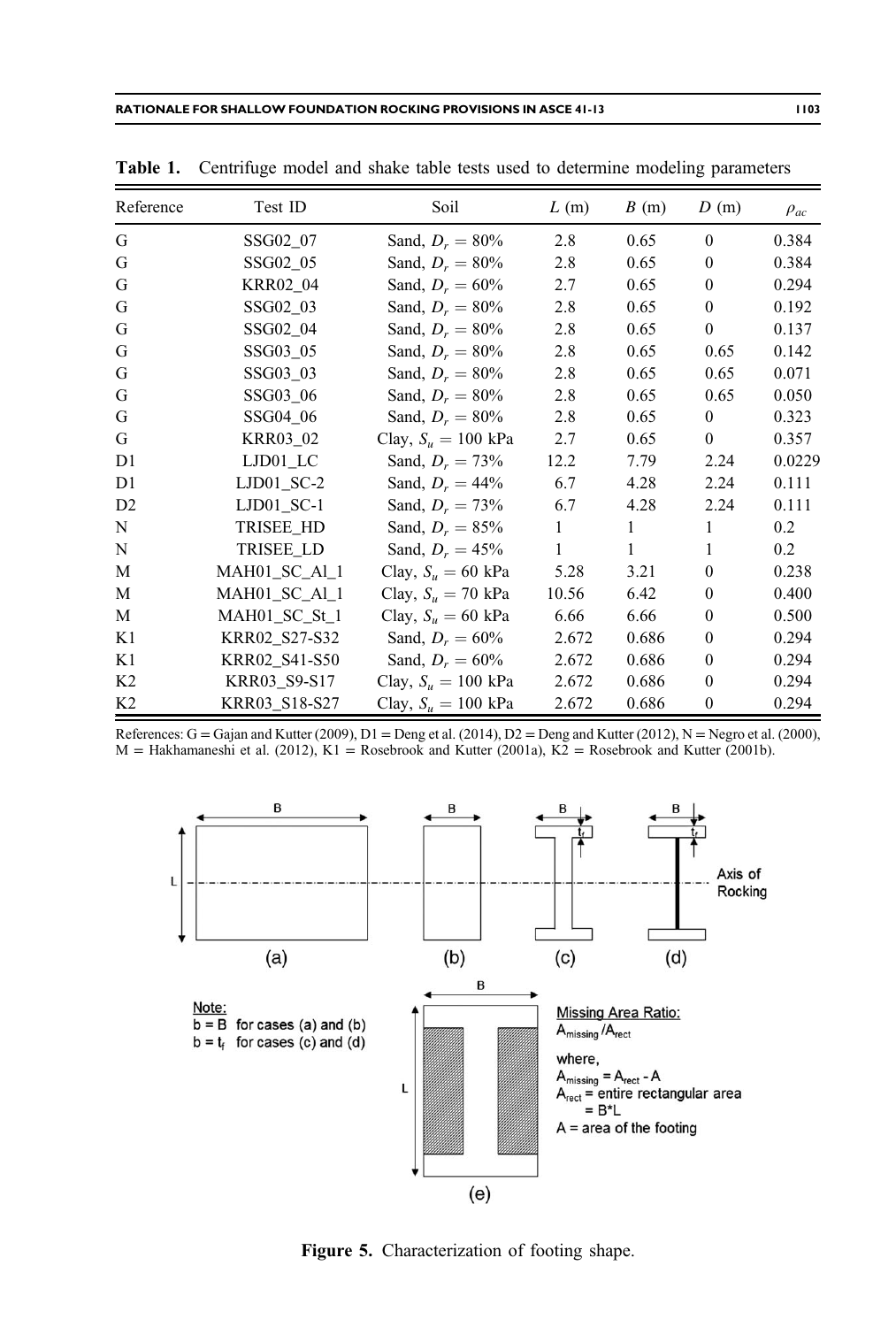<span id="page-7-0"></span>For axial and shear behavior, as depicted in Figure [4a,](#page-5-0) a bilinear model is assumed for which the value of the parameter f is taken as 1. For flexural loading, the values of the parameters  $d, f$ , and g were obtained by analysis of a large amount of data from past experimental tests that are summarized in Table 2. To develop the values in Table [1,](#page-6-0) [Johnson \(2012\)](#page-22-0) analyzed data from 14 researchers, including 16 tests on sand and 6 tests on clay, of

|                              |                               |                                     | Modeling parameters <sup>1</sup>         |                          |                              | Acceptance criteria <sup>1</sup>             |                                                       |                                             |
|------------------------------|-------------------------------|-------------------------------------|------------------------------------------|--------------------------|------------------------------|----------------------------------------------|-------------------------------------------------------|---------------------------------------------|
|                              |                               |                                     |                                          |                          |                              |                                              | Total footing rotation<br>angle, radians <sup>2</sup> |                                             |
| Footing Shape                |                               |                                     | Footing<br>rotation<br>angle,<br>radians |                          | Elastic<br>strength<br>ratio | Performance level                            |                                                       |                                             |
| (a) Rectangle <sup>3,4</sup> |                               |                                     |                                          |                          |                              |                                              |                                                       |                                             |
| $b/L_c$                      | $(A_{rect}-A)/$<br>$A_{rect}$ | $A_c/A$                             | g                                        | $\boldsymbol{d}$         | $\boldsymbol{f}$             | IO                                           | LS                                                    | CP                                          |
| $\geq 10$                    | $\boldsymbol{0}$              | 0.02<br>0.13<br>0.5<br>$\mathbf{1}$ | 0.009<br>0.013<br>0.015<br>0.015         | 0.1<br>0.1<br>0.1<br>0.1 | 0.5<br>0.5<br>0.5<br>0.5     | 0.02<br>0.015<br>0.002<br>$\boldsymbol{0}$   | 0.08<br>0.08<br>0.003<br>$\boldsymbol{0}$             | 0.1<br>0.1<br>0.004<br>$\boldsymbol{0}$     |
| 3                            | $\boldsymbol{0}$              | 0.02<br>0.13<br>0.5<br>$\mathbf{1}$ | 0.009<br>0.013<br>0.015<br>0.015         | 0.1<br>0.1<br>0.1<br>0.1 | 0.5<br>0.5<br>0.5<br>0.5     | 0.02<br>0.011<br>0.002<br>$\boldsymbol{0}$   | 0.068<br>0.06<br>0.003<br>$\boldsymbol{0}$            | 0.085<br>0.075<br>0.004<br>$\boldsymbol{0}$ |
| (b) I-shape $3,4$            |                               |                                     |                                          |                          |                              |                                              |                                                       |                                             |
| $1 \le b/L_c \le 10$         | 0.3                           | 0.02<br>0.13<br>0.5<br>1            | 0.009<br>0.013<br>0.015<br>0.015         | 0.1<br>0.1<br>0.1<br>0.1 | 0.5<br>0.5<br>0.5<br>0.5     | 0.02<br>0.007<br>0.002<br>$\boldsymbol{0}$   | 0.056<br>0.04<br>0.003<br>$\boldsymbol{0}$            | 0.07<br>0.05<br>0.004<br>$\boldsymbol{0}$   |
| $1 \le b/L_c \le 10$         | 0.6                           | 0.02<br>0.13<br>0.5<br>$\mathbf{1}$ | 0.007<br>0.01<br>0.011<br>0.011          | 0.1<br>0.1<br>0.1<br>0.1 | 0.5<br>0.5<br>0.5<br>0.5     | 0.015<br>0.007<br>0.0015<br>$\boldsymbol{0}$ | 0.048<br>0.032<br>0.0023<br>$\boldsymbol{0}$          | 0.06<br>0.04<br>0.003<br>$\boldsymbol{0}$   |

Table 2. Excerpts from Table 8-4 of ASCE 41-13: Modeling parameters and numerical acceptance criteria for nonlinear procedures

<sup>1</sup> Linear interpolation between values listed in the table shall be permitted. <sup>2</sup> Allowable story drift >1%.

<sup>3</sup> Assumed rigid foundation modeled using uncoupled springs.

<sup>4</sup> Assumed rocking dominates over sliding:  $\frac{(M/V)}{L_f} > 1$ .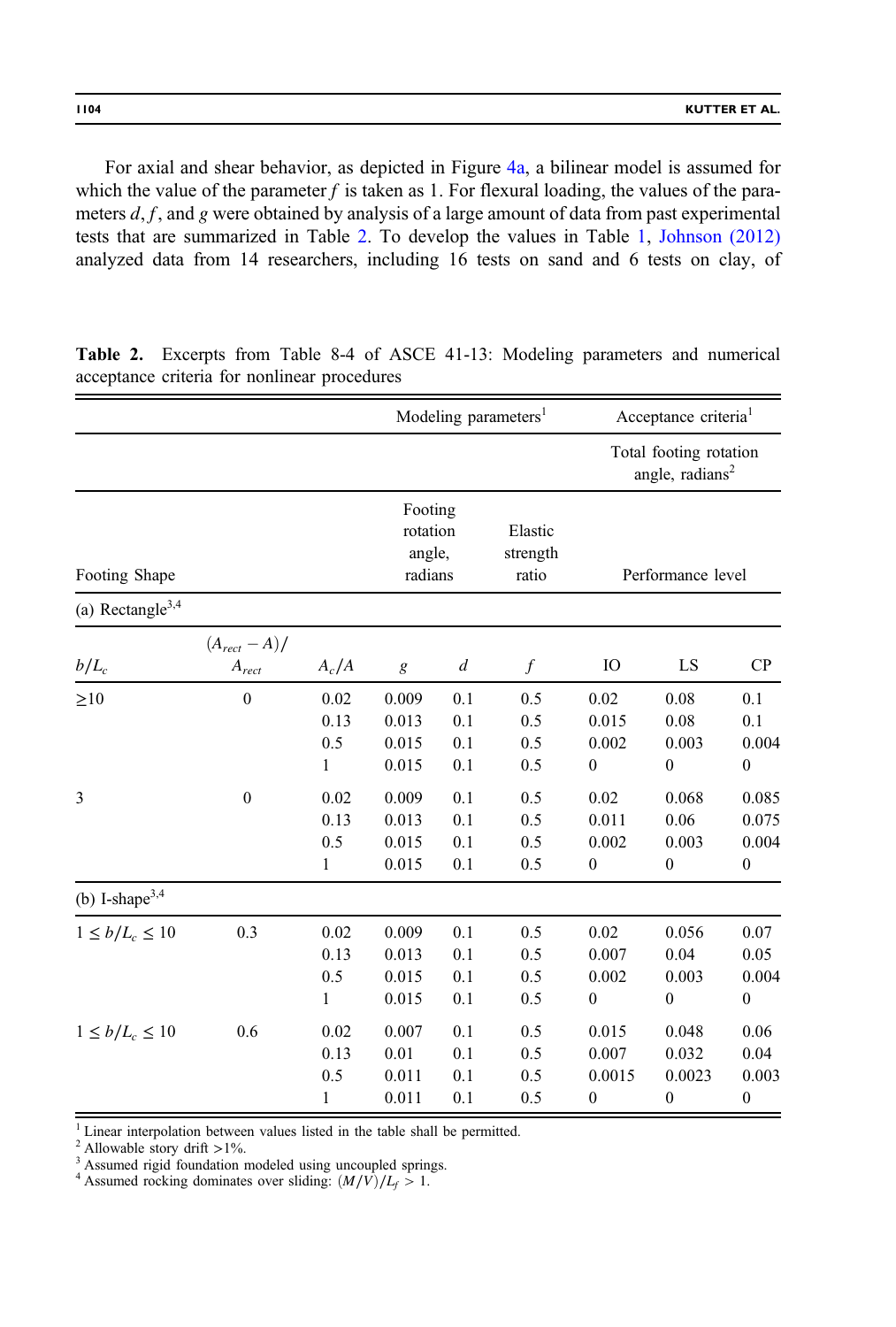which 20 tests were performed on the centrifuge, and 2 tests on a shake table. Figure 6 shows how the trilinear model was fit to experimental results for moment-rotation hysteresis curves to obtain values of the parameters  $d, f$ , and g for each experiment.

All of the data analyzed were for footings with large moment to shear ratio  $(M/VL > 1)$ , where  $M$  and  $V$  are the applied moment and shear load, respectively, and  $L$  is the footing length. In ASCE 41, the footing is considered to be rocking dominated if the normalized moment to shear ratio  $(M/VL)$  is greater than 1, and this restriction is stated in a footnote to the component action tables (Table [1\)](#page-6-0). This lower limit on the normalized moment to shear ratio is based on the observations by [Gajan and Kutter \(2009\)](#page-22-0) that the deformation at the loading point is predominantly caused by rotation, not sliding, if  $M/VL > 1$ ; they also showed that the moment capacity is generally not reduced by more than about 20% due to the presence of the shear load if  $M/VL$  is greater than or equal to 1.

## PARAMETER f

The moment capacity,  $M_c$ , of a rocking rigid block would be  $M_c = PL/2$ . The moment corresponding to a triangular distribution of pressure on the base of the footing is PL∕6. The geometric nonlinearity (gapping) is expected to begin when the moment exceeds PL∕6, at which point the elastic moment divided by the moment capacity would suggest  $f \sim (PL/6)/(PL/2) = 1/3$ . If the soil is not rigid, the moment capacity will be less than PL/2, and the value of f will, correspondingly, be greater than 1/3. After exploring various possible values of f (1/3, 1/2, and 2/3), [Johnson \(2012\)](#page-22-0) suggested that  $f = 0.5$  is a good compromise and provides a good empirical fit to the data set summarized in Table [2.](#page-7-0)

# PARAMETER g (ROTATION TO MOBILIZE MOMENT CAPACITY)

Once the parameter f was set to 0.5 as discussed above, and the moment capacity is obtained using Equation [1](#page-5-0), the value of  $g$  was obtained for each experiment by visually adjusting g until the trilinear model best fit the experimental curve, as illustrated in Figure 6. Attention was made to make the total area under the curve to equal the total area under the



Figure 6. Rotation to mobilize capacity from ASCE 41-13 and experiments.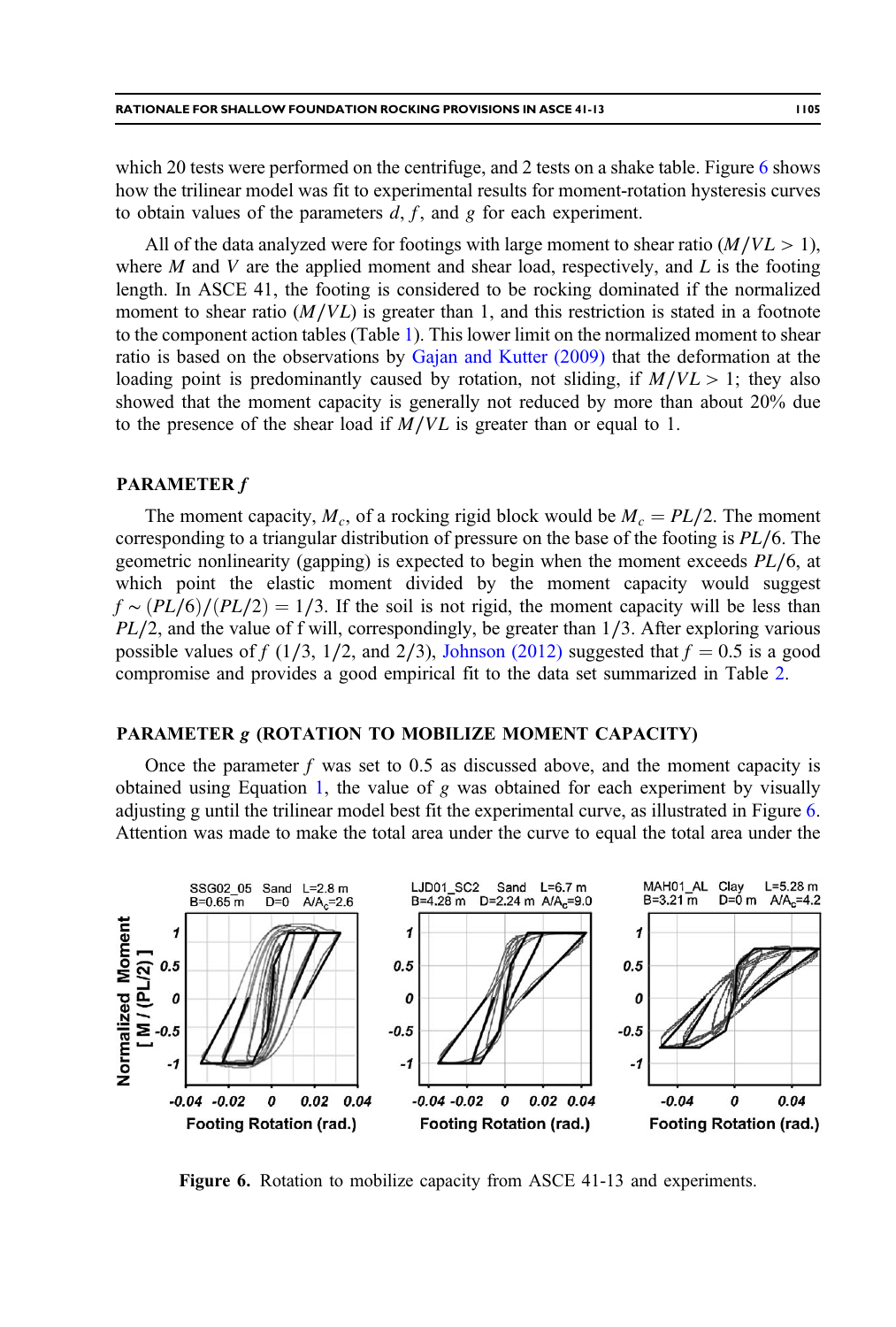

Figure 7. Observed relationship between footing rotation to mobilize moment capacity and the inverse of  $\rho_{ac}$  for rectangular footings in model tests.

trilinear relationship to preserve energy dissipation characteristics. The resulting values of the g parameter are summarized in Figure 7.

There is considerable scatter at large  $\rho_{ac}$ , but for values of  $\rho_{ac}$  less than 0.2, the values of g tend to lie in a limited range between 0.016 and 0.009 radians. The regression analysis by [Johnson \(2012\)](#page-22-0) produced  $g = 0.015$  for  $\rho_{ac} = 0.5$ , 0.013 for  $\rho_{ac} = 0.13$ , and 0.09 for  $\rho_{ac} = 0.02$ , and these three values were adopted as the recommended values for rectangular footings in Table [1.](#page-6-0)

## PARAMETER d (MAXIMUM ROTATION)

To be consistent with other component action tables in ASCE 41, a limiting rotation,  $d$ , was specified for Method 1. The value of the parameter d was set to 0.1 radians because it was thought that this rotation is large enough that it will almost never be a controlling factor in the design. For rotations greater than 0.1 radians, a more sophisticated analysis, accounting for significant geometric nonlinearity may be preferred.

# NONRECTANGULAR FOOTINGS

Frequently in construction, especially in retrofit situations, a bay between columns is infilled with a shear wall, which forms "I" footprints of relatively large size. As this is a common situation, it was determined to be important to produce a reasonable set of modeling parameters and acceptance criteria for I-shaped footings. At corners, L-shaped footings are also sometimes created; but as they lack symmetry and behave quite differently, L-shapes are not considered in the component action tables.

At the time of approval of the standard, data was not available to experimentally determine the parameters  $g, f$ , and  $d$  for non-rectangular footings. It was reasoned, however, that smaller rotations are required to mobilize the capacity for I-shaped footings, just as it would require smaller curvatures to mobilize the capacity of I-shaped structural sections than of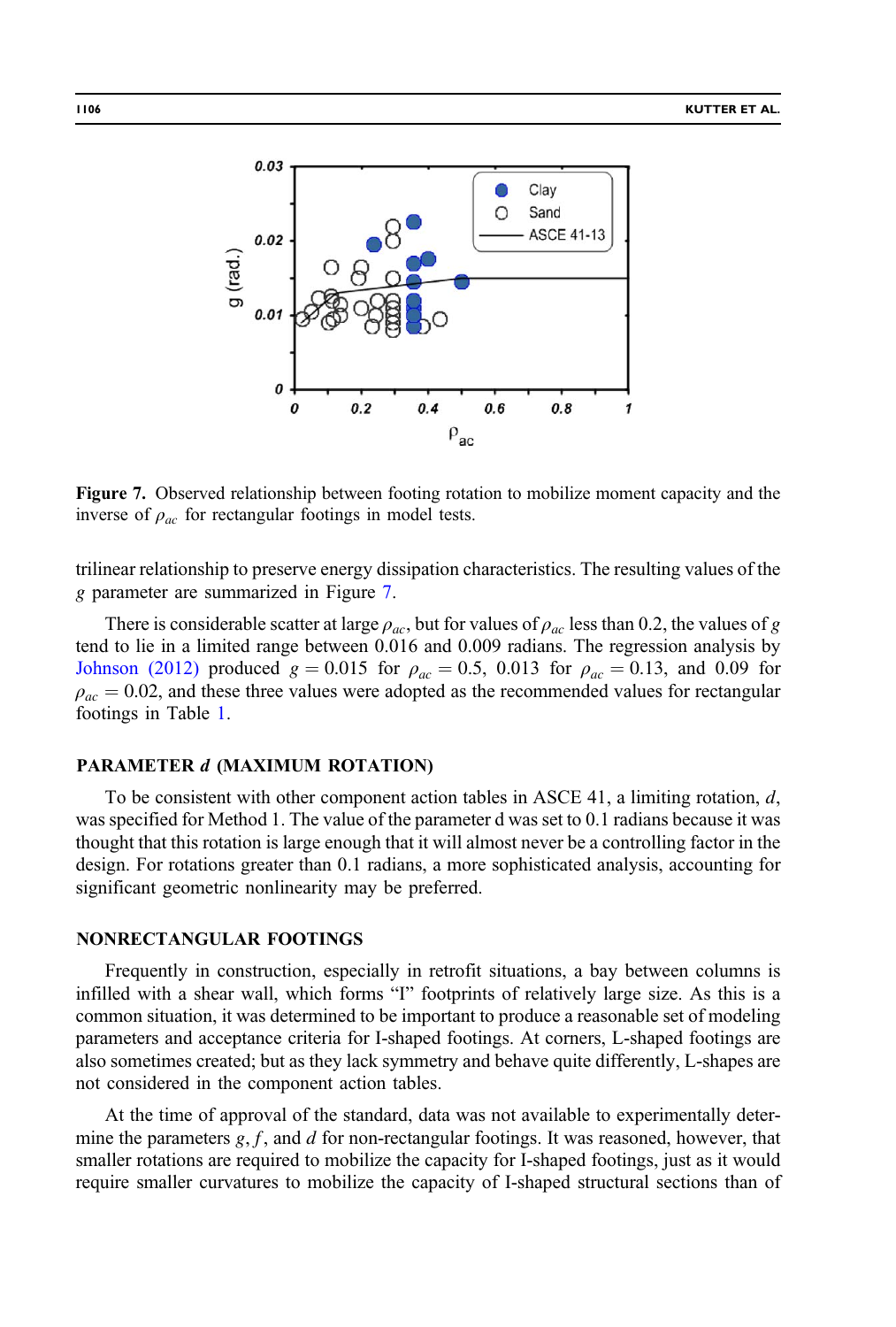<span id="page-10-0"></span>rectangular sections of similar area. It was determined that the "missing area ratio"  $MAR =$  $(A_{rectangle} - A) / A_{rectangle}$  was a reasonable indicator of the anticipated effect of footing shape on the rotation required to mobilize the moment capacity. The component action table (Table [1\)](#page-6-0) lists smaller rotations (smaller g values) required to mobilize the moment capacity for high missing area ratios. More recently, [Hakhamaneshi \(2014\)](#page-22-0) has produced experimental data to evaluate the modeling parameters for I-shaped footings.

# METHOD 1 NONLINEAR ACCEPTANCE CRITERIA

Some mechanisms involved with rocking, illustrated in Figure 8, involve gapping under the footing and limited bearing failure along the loaded edge. The critical performance measure that influences the acceptance criteria is assumed to be the residual settlement (or uplift) of the footing associated with rocking. The acceptance criteria in Table [2](#page-7-0) are meant to ensure that the residual settlement is negligible in the case of IO and less than 1% of the footing length in the case of LS and CP performance levels.

In addition to residual settlement, another expression of damage to the foundation would be the loss of stiffness. After producing a curved soil surface through rocking action, the flat footing may come to rest with a bearing area in the center of the footing and gaps around the edges. The rotational stiffness of the footing will be deteriorated simply due to the fact that the bearing area is reduced. IO acceptance criteria are intended to avoid significant stiffness deterioration, but for the LS and CP performance levels, although there will be negligible capacity deterioration, some stiffness deterioration is expected.

## MECHANISM OF RESIDUAL SETTLEMENT

The primary mechanism for the development of residual settlement is the local bearing failure under the loaded edge of the footing and the rounding of the soil-footing interface as bearing pressures are cyclically mobilized under a moving contact area. As one edge is loaded, the bearing area becomes smaller and smaller until the moment on the footing reaches



Figure 8. Mechanisms of settlement and uplift associated with rocking. (a) Localized bearing failure showing failed soil flowing back under the footing (heavy arrows) and soil flowing out from under the footing (light arrows). (b) and (c) Plan views of footing with  $b \sim L_c$  and  $b \gg L_c$ . In (b) and (c), the shaded area represents the critical contact area, and the dashed line indicates the zone of influence of the bearing failure. (d) A potential wedge of soil that may flow under the footing to cause uplift.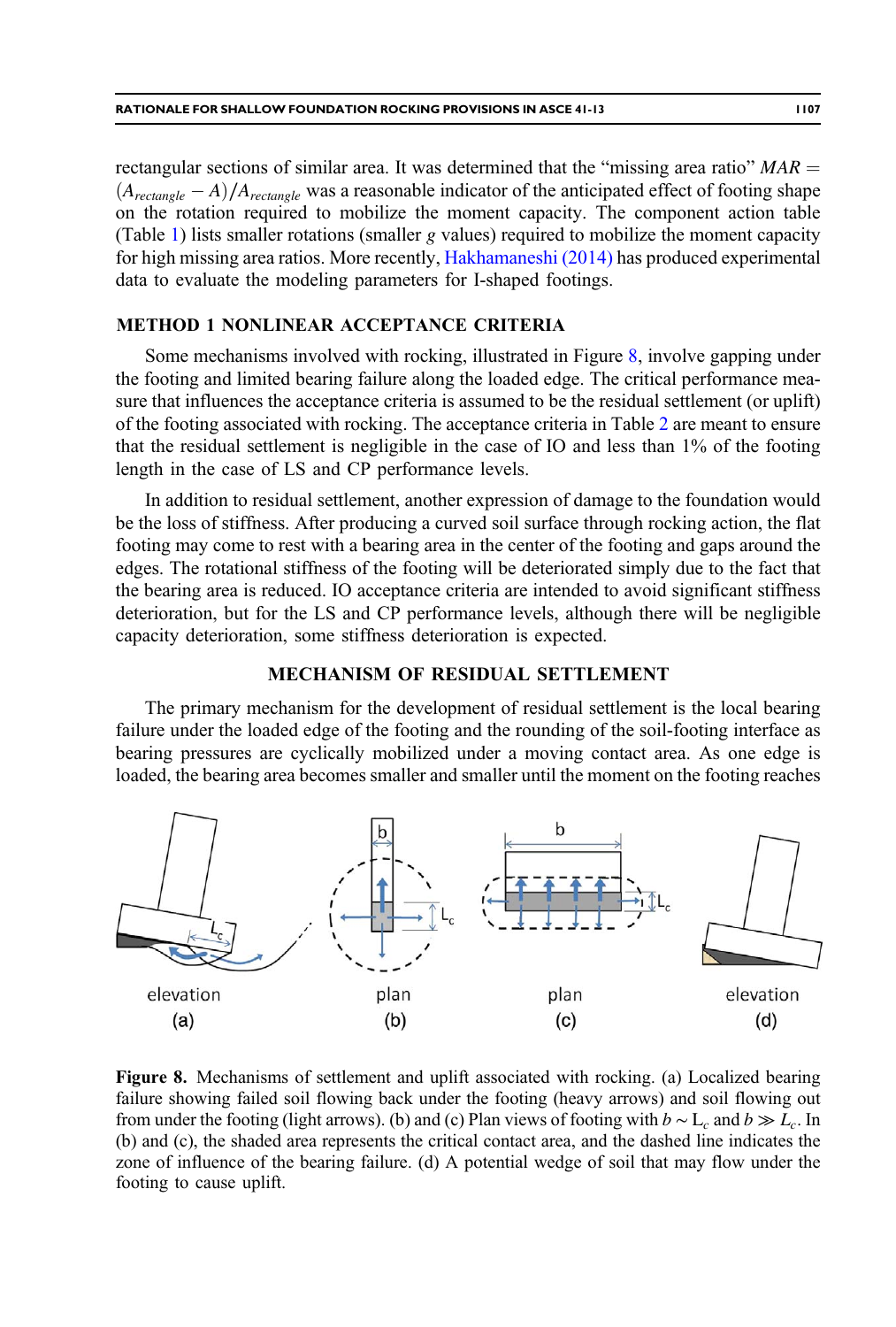<span id="page-11-0"></span>

Figure 9. Normalized residual settlement per cycle of rotation for rectangular footings in dry sand. (a) Surface footings with  $\rho_{ac} \approx 0.25$  to 0.35. (b) Embedded footings with  $\rho_{ac} \approx 0.1$ [\(Hakhamaneshi et al. 2014](#page-22-0)).

its capacity corresponding to the development of a localized bearing failure on the critical contact area, as illustrated in Figure [8a.](#page-10-0) At this state, if the footing is subject to additional rotation demand, the magnitude of settlement at the outer edge of the critical contact area increases as the footing rotates about the inner edge of the critical contact area. Once this occurs the surface of the soil under the footing is no longer flat. So, as the footing rocks back in the other direction, this irregular surface is smoothed to a shape of a convex curve and some cyclically increasing settlement occurs at the center of the footing.

The magnitude of settlement is expected to depend on  $b/L_c$ . As indicated in Figure [8a](#page-10-0), some of the soil that fails due to bearing will be pushed outward away from the footing (light arrow), contributing to settlement while some of the failing soil will be pushed back under the footing into the gap (heavy arrow), reducing the magnitude of the settlement of the center of the footing. Figure [8b](#page-10-0) and [8c](#page-10-0) show that the proportion of soil flowing back under the footing (number of heavy arrows) increases as  $b/L_c$  increases.

Figure 9 shows experimentally that the observed accumulation of settlement for rectangular footings is quite sensitive to the ratio  $b/L_c$ . Hence the acceptance criteria (allowable rotation) is significantly restricted for small values of  $b/L_c$ . Note that in Figure 9, the data points are indicated by the actual footing shapes.

## MECHANISM OF RESIDUAL UPLIFT

If an embedded footing undergoes uplift associated with rocking, there is a possibility that, as a gap opens under the unloaded edge of the footing, soil will fall into or be scraped into the gap and contribute to residual uplift as illustrated in Figure [8d](#page-10-0). The magnitude of uplift has been shown to increase with the amplitude of footing rotation by [Deng and Kutter](#page-21-0) [\(2012\)](#page-21-0) and [Hakhamaneshi et al. \(2012\)](#page-22-0). While the uplift in their experiments may have been exaggerated by the predominant use of dry sand backfill in laboratory tests, some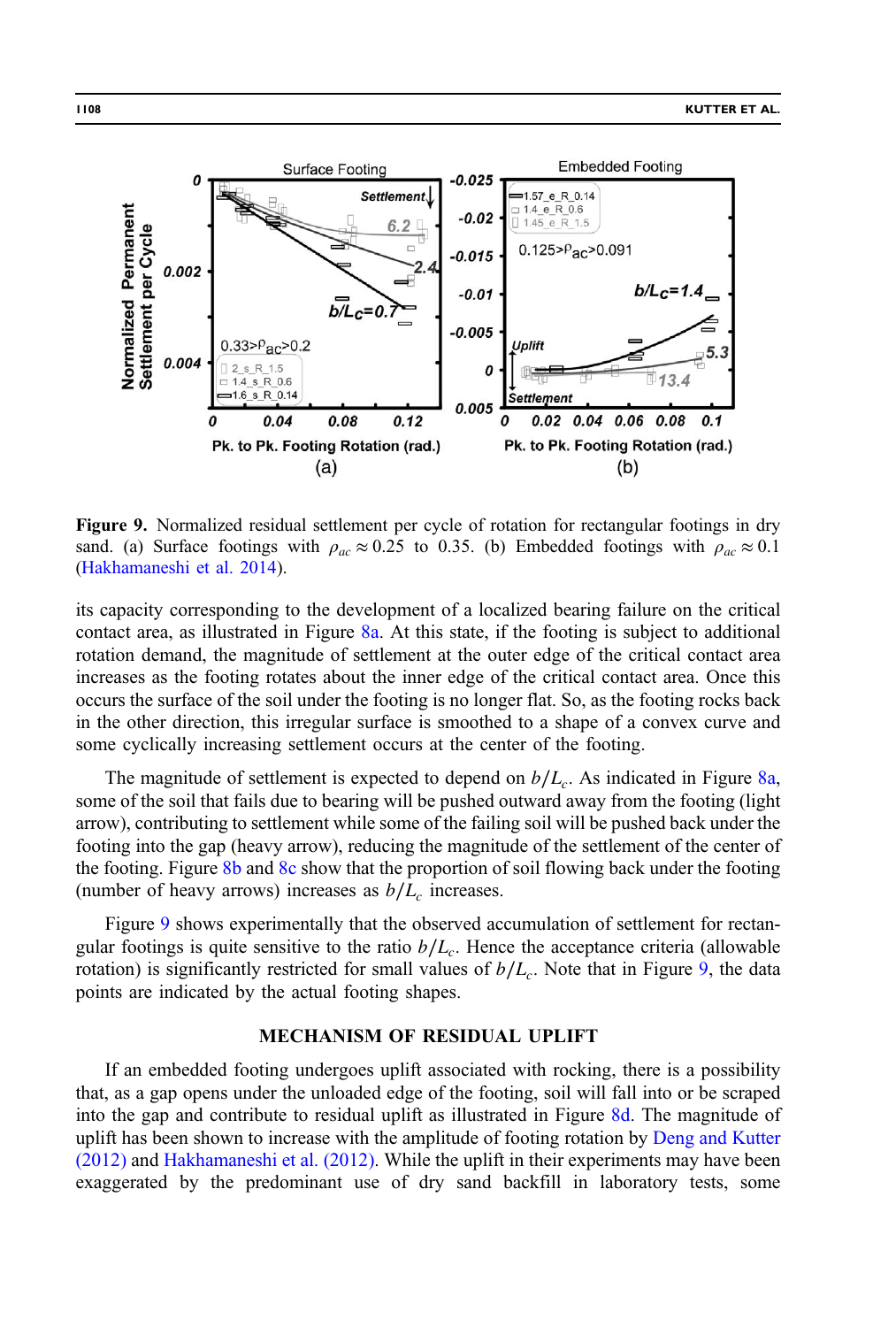<span id="page-12-0"></span>experiments with moisture in the sand and some with cohesive backfill also produced resi-dual uplift. Figure [9b](#page-11-0) shows that, as expected, the magnitude of uplift of footings is consistently correlated with the parameter  $b/L_c$ . Acceptance criteria (e.g., allowable rotations for nonlinear procedures) in ASCE 41 were set to be stricter for narrow footings and narrow flanges (footings with small values of  $b/L_c$ ) and more liberal for footings with large  $b/L_c$ . Instead of showing settlement per cycle (as in Figure [9\)](#page-11-0), Figure 10 shows normalized cumulative settlement as a function of cumulative rotation from many centrifuge model tests reported by [Hakhamaneshi et al. \(2013\).](#page-22-0) The cumulative rotation is obtained by a summing up the absolute value of the peak rotations for cycles of greater amplitude than a threshold rotation ( $\theta^t = 0.001$  radians). The cumulative rotation was calculated by:

$$
\theta_{cum} = \sum_{i=1}^{N} |\theta_i^{rock}|, \quad \text{where } |\theta_i^{rock} - \theta_{i-1}^{rock}| \ge 2 \cdot \theta^t \tag{2}
$$



Figure 10. Normalized cumulative settlement as a function of cumulative footing rotation for different ranges of  $\rho_{ac}$  [\(Hakhamaneshi et al. 2012](#page-22-0), [2013;](#page-22-0) [Deng and Kutter 2012](#page-21-0)). Dashed lines represent median relations and solid lines are the envelopes proposed by [Deng et al. \(2014\)](#page-21-0).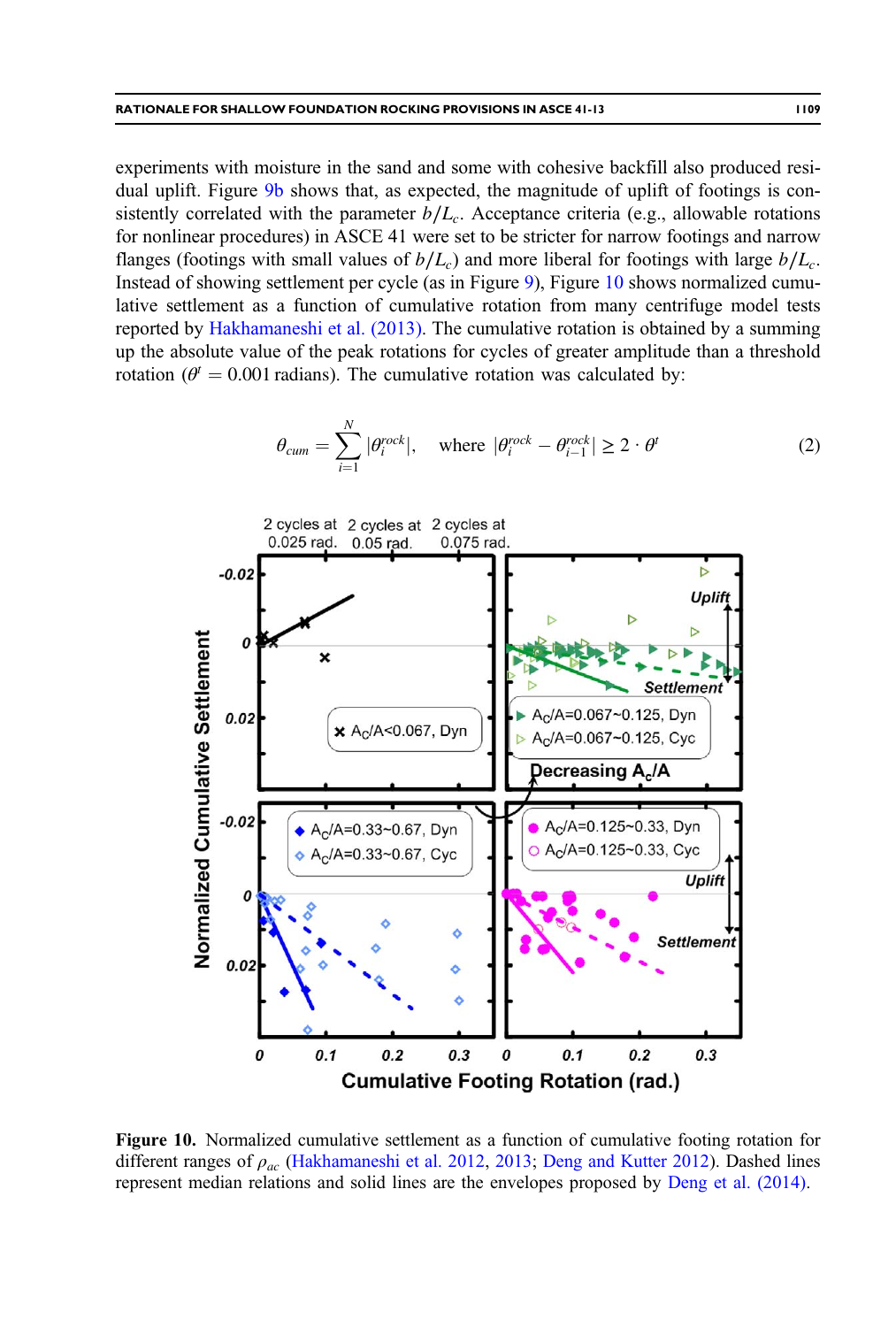<span id="page-13-0"></span>The main observation from all the data presented in Figure [10](#page-12-0) is that normalized settlements  $(s/L)$  are always less than 0.01 and almost always less than 0.005 as long as the value of  $A/A_c$  is greater than 8 ( $\rho_{ac}$  < 0.13). There was only one exception with uplift of magnitude  $s/L = 0.02$  at a cumulative rotation of 0.3 radians. This point corresponds to a narrow rectangular footing of  $b/L = 0.14$  on dry sand. Excessive raveling would not be expected in natural soils that most likely will have some cohesion due to moisture or to the presence of desiccated fines.

# COLLAPSE PREVENTION ACCEPTANCE CRITERIA

Figure 11 graphically plots the allowable footing rotation defined in ASCE 41 for selected rectangular and I-shaped footings as a function of  $\rho_{ac} = A_c/A$ . The CP acceptance criteria are based on two concepts: (1) that allowable maximum rotations should not cause excessive settlement or uplift, and (2) the limits are arbitrarily capped at large numbers beyond which it is presumed that deformations in other components of the building system will control. Specifically, footing rotations beyond 10% are never considered acceptable, even if the rocking footing would perform well beyond this value. It is very likely that a 10% rotation of a footing would cause large transient displacements that would be unacceptable to other parts of the structure (e.g., underground utility connections that pass near the



Figure 11. Acceptance criteria for peak rotation demand on rocking foundations.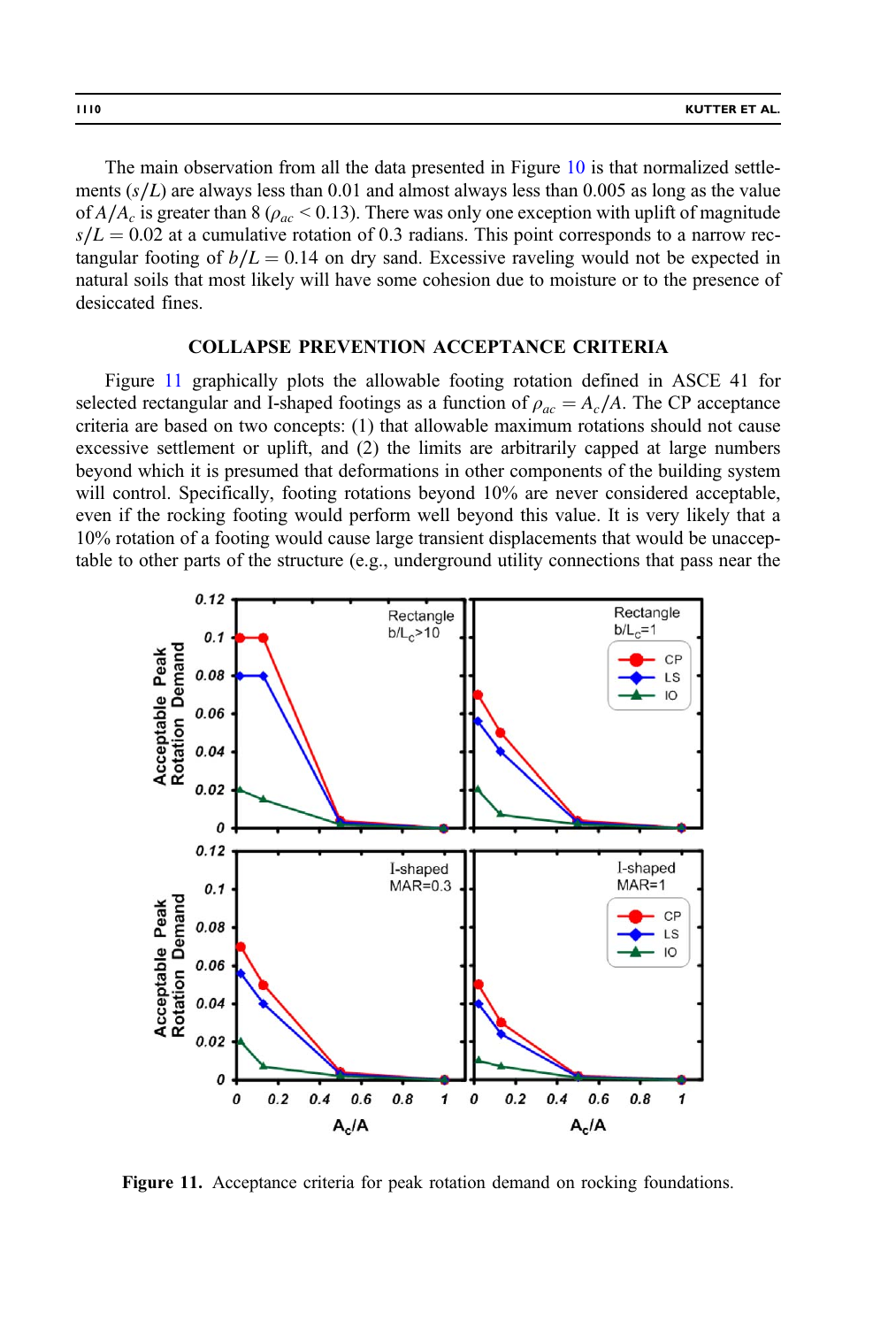footing or connections of beams or partitions to the column or shear walls that would also rotate with the footing. Hence it would usually be meaningless to accept footing rotations greater than 10%. Similarly, for IO, rotations of the footing greater than 2% are not considered acceptable even if the footing itself would not be expected to suffer significant permanent deformations. With 2% rotation of any component of a building, it is anticipated that the structure would be carefully analyzed prior to occupancy, even if footings are not expected to suffer significant permanent deformations. For LS, the acceptance criteria has been set at about 75% of that for collapse prevention.

Since settlements less than 1% of the footing length would not cause a serious concern with respect to collapse for a footing that is designed to rock, and the normalized settlement s/L is always less than 1% for footings with  $\rho_{ac}$  < 0.13, there is no real practical limit on the amount of footing rotation that would be acceptable for CP of a rectangular footing with  $b/L_c > 10$ , and rotations up to 6% are allowed for  $b/L_c > 3$ . In other words, permanent settlement of a rocking footing is not expected to be the cause of building collapse as long as the value of  $\rho_{ac}$  is less than 0.13.

Also apparent from Figure [11](#page-13-0) is that relatively large settlements have been observed for rotation of footings with  $\rho_{ac} > 0.5$ . A 1% footing settlement could be caused by cumulative rotations of only 3% (i.e., two complete cycles of amplitude of 0.0075). Therefore, the allowable rotations were set to be very small (0.001 to 0.002) for this  $\rho_{ac}$  range. This is essentially requiring rotation to remain in the elastic range for  $A_c/A = 0.5$ . For  $A_c/A = 1$ , the footing is loaded to its bearing capacity and is on the verge of failure under vertical loads alone. Hence, the component action table does not permit such a footing to be considered as a rocking system and the allowable seismic rotation is zero.

From the definition that  $b = t_f$  for I-shaped footings  $t_f < B$ , and the first column of Table [1,](#page-6-0) it is apparent that the flange thickness,  $t_f$  must be greater than the critical contact length  $L_c$ . If this condition was not met, the footing would become unstable as the entire flange thickness is required to support the vertical load and no additional resistance is available to resist rotation of the footing, especially in the case of a small or non-existent web thickness for the I-shape.

The allowable rotations for  $MAR = 0.3$  are similar to those for a rectangular footing with  $b/L_c = 1$ . An I-shaped footing with the theoretical limiting case of 100% missing area ratio (a non-existent footing) has allowable rotations that are listed at about 30% of the allowable rotations for a rectangle with  $b/L_c > 10$ . The reason for reducing the allowable rotations for I-shapes is that the anticipated residual settlements and uplifts are expected to be greater for I-shapes than for rectangular shapes; there is a greater perimeter of the footing along which material may escape or fall in under the footing by the mechanisms described earlier for rectangular footings.

### METHOD 1: LINEAR PROCEDURES

For linear analysis procedures (LSP or LDP) in ASCE 41, the designer has the choice of assuming a fixed base (neglecting foundation flexibility) or a flexible base. For fixed base analysis, the m-factor for foundation soil is defined as 1.5 for IO, 3.0 for LS, and 4.0 for CP.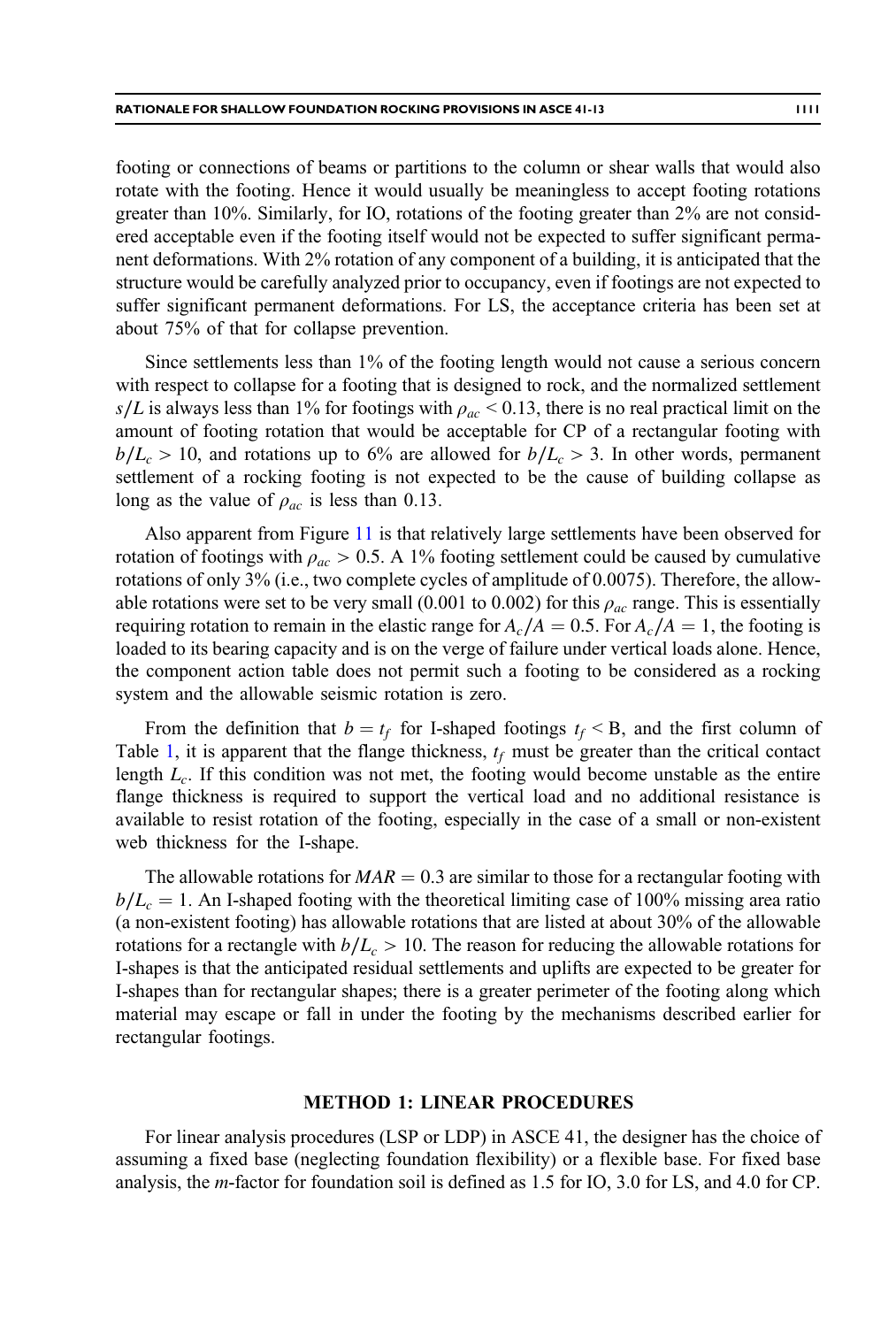<span id="page-15-0"></span>For flexible base models, the m-factors are obtained from Table 8-3 in ASCE-41 and are dependent on footing parameters. Excerpts of this table are given in Table 3.

# DETERMINATION OF m-FACTORS

The m-factor acceptance criteria may be thought of as the maximum allowable moment (or force) demand in a linear analysis divided by the elastic yield strength. Although the m-factor is defined to be the ratio of moments (or forces), if one assumes validity of the "equal displacement rule," the m-factor is equal to the ratio of allowable to yield rotation or m =  $\theta_{allowable}/\theta_v$ . The allowable rotation may be taken directly from Table [1](#page-6-0), and the yield rotation could be calculated by Equation 3, using a suitable expression for rocking stiffness,  $K_{\theta}$ .

|                            |                           |            |            | $m$ -Factors <sup>1</sup> |        |  |
|----------------------------|---------------------------|------------|------------|---------------------------|--------|--|
|                            |                           |            |            | Performance Level         |        |  |
| Footing Shape              |                           | ${\rm IO}$ | ${\rm LS}$ | ${\bf CP}$                |        |  |
| (a) Rectangle <sup>2</sup> |                           |            |            |                           |        |  |
| $b/L_c$                    | $(A_{rect} - A)/A_{rect}$ | $A_c/A$    |            |                           |        |  |
| ${\geq}10$                 | $\boldsymbol{0}$          | 0.02       | 3          | $\overline{7}$            | $10\,$ |  |
|                            |                           | 0.13       | 2          | 6                         | 9      |  |
|                            |                           | 0.5        | 1          |                           | 1      |  |
|                            |                           | 1          | 1          | 1                         | 1      |  |
| 3                          | $\boldsymbol{0}$          | 0.02       | 3          | 7                         | $10\,$ |  |
|                            |                           | 0.13       | 2          | 5                         | 8      |  |
|                            |                           | 0.5        | 1          | 1                         | 1      |  |
|                            |                           | 1          | 1          | 1                         | 1      |  |
| (b) I-shape $2$            |                           |            |            |                           |        |  |
| $1 \le b/L_c \le 10$       | $0.3\,$                   | $0.02\,$   | 3          | 7                         | $10\,$ |  |
|                            |                           | 0.13       | 1          | 3                         | 5      |  |
|                            |                           | $0.5\,$    | 1          | 1                         | 1      |  |
|                            |                           | 1          |            |                           |        |  |
| $1 \le b/L_c \le 10$       | $0.6\,$                   | 0.02       | 3          | 7                         | $10\,$ |  |
|                            |                           | 0.13       | 1.5        | 3                         | 5      |  |
|                            |                           | 0.5        | 1          | 1                         | 1      |  |
|                            |                           | 1          |            |                           |        |  |

Table 3. Excerpts from Table 8-3 of ASCE 41-13: Modeling parameters and numerical acceptance criteria for linear procedures

<sup>1</sup> Linear interpolation between values listed in the table shall be permitted.

<sup>2</sup> Where a foundation is subject to uplift, the  $m$ -factor shall be applied to the restoring dead load.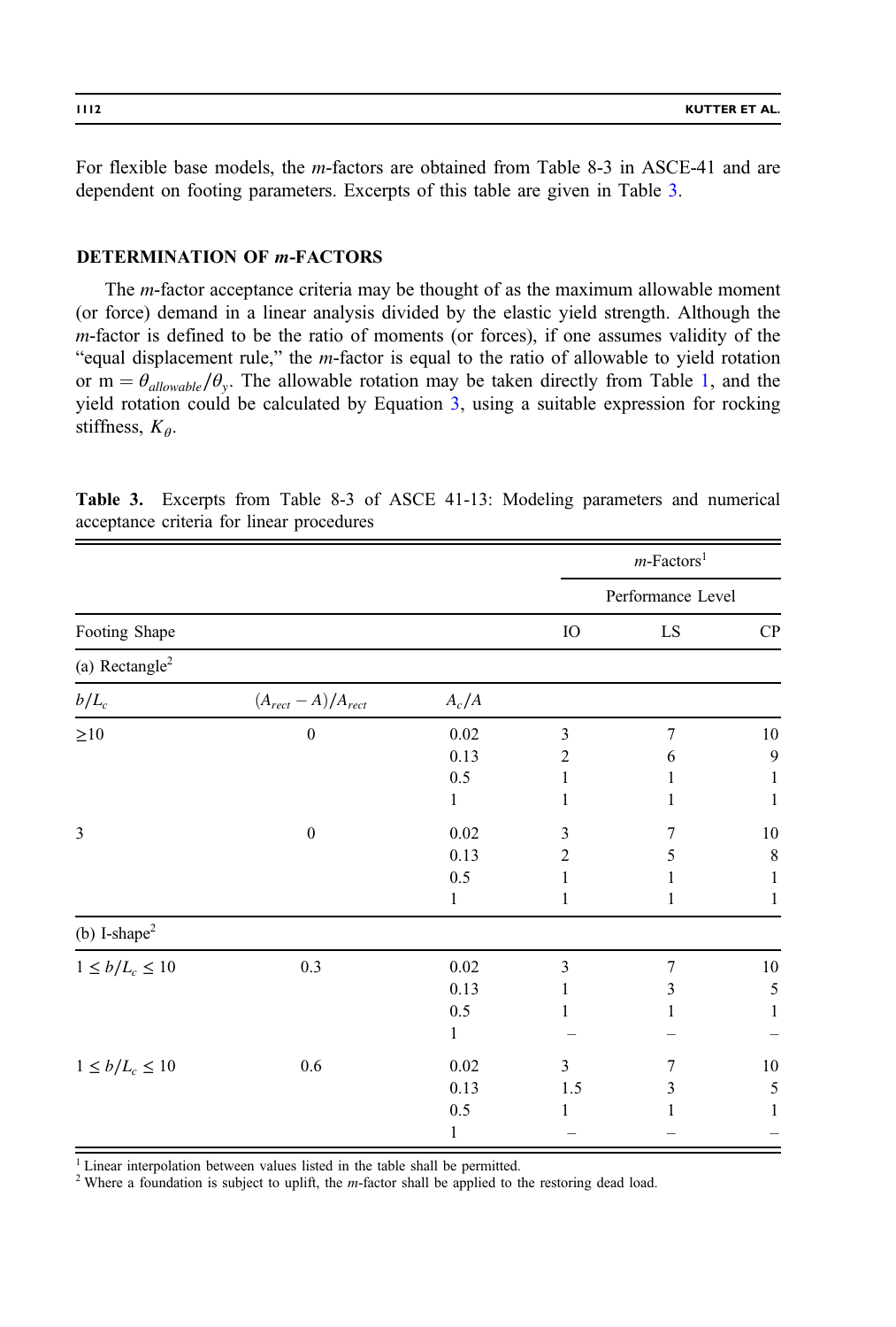$$
\theta_{y} = \frac{M_{c}}{K_{\theta}} \tag{3}
$$

<span id="page-16-0"></span>The rocking moment capacity of the footing,  $M_c$ , may be calculated from Equation [1](#page-5-0) for rectangular footings.

## NEW EMPIRICAL ROTATIONAL STIFFNESS EQUATION

Initially the idea was to use equations already defined in ASCE 41, which are based upon elasticity theory, to determine the rotational stiffness (e.g., stiffness  $K_{yy}$  in Equation 4a with embedment correction factor  $\beta_{yy}$  in Equation 4b):

*Rocking about y-axis* 
$$
K_{yy-surf} = \frac{GB^3}{1-\nu} \left[ 0.47 \left( \frac{L}{B} \right)^{2.4} + 0.034 \right]
$$
 (4a)

*Rocking about y-axis* 
$$
\beta_{yy} = 1 + 1.4 \left(\frac{d}{L}\right)^{0.6} \left[1.5 + 3.7 \left(\frac{d}{L}\right)^{1.9} \left(\frac{d}{D}\right)^{-0.6}\right]
$$
 (4b)

The predictions using this approach are compared to initial stiffness for the trilinear model fit to the experimental data by [Johnson \(2012\)](#page-22-0) in Figure 12a. The quality of the fit is reasonable, but is not especially pleasing. Equations 4a and 4b are somewhat difficult to evaluate, especially considering uncertainty in elastic properties, and the fact that some nonlinearity may



Figure 12. (a) Comparison between stiffness computed using FEMA (2000) equations (e.g., Equation 4a) and  $K_{50}$  obtained by fitting experimental data to the trilinear model. (b) Correlation between moment capacity of a rocking footing and  $K_{50}$  [\(Deng et al. 2014](#page-21-0), Hakhamaneshi et al. 2016).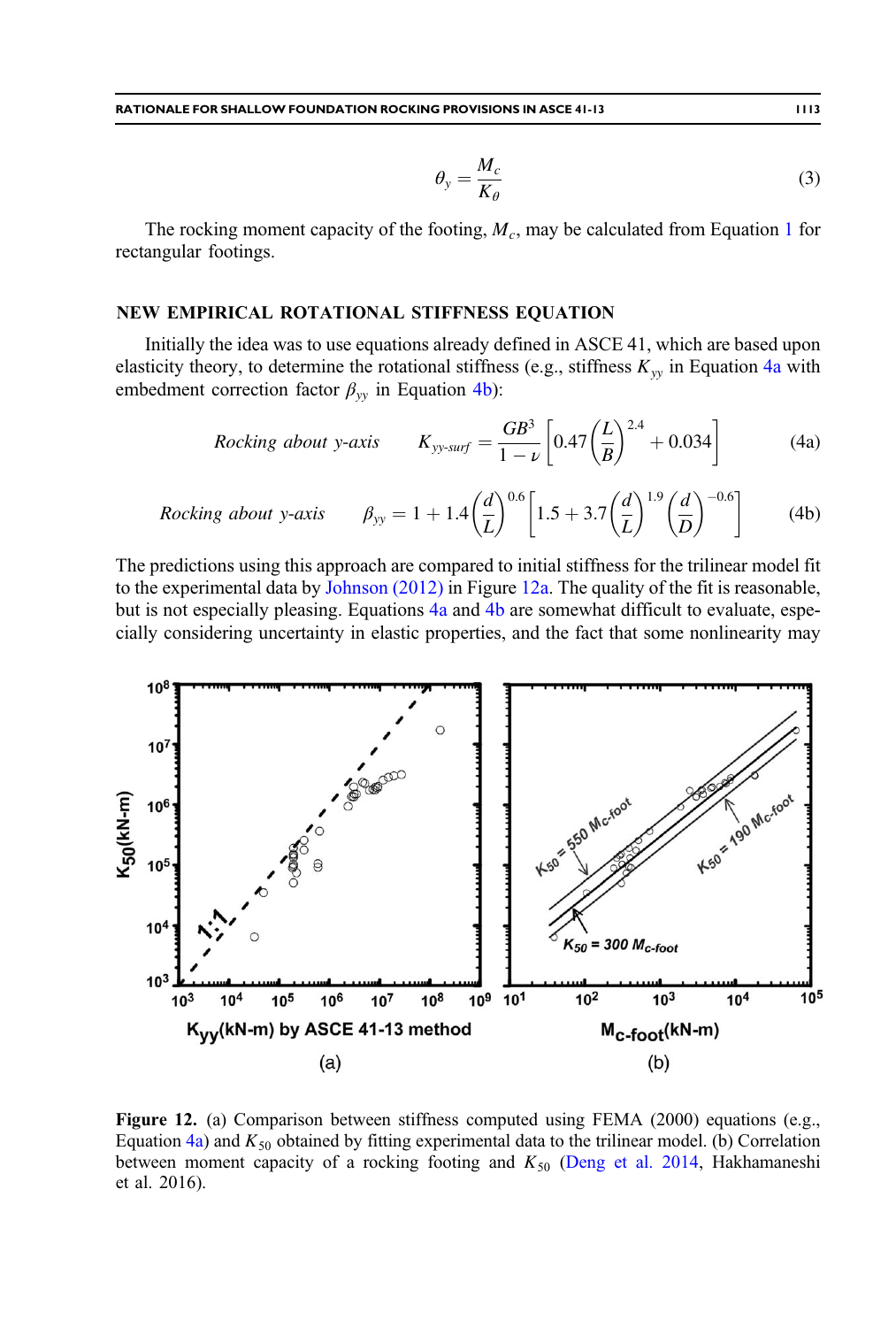develop even if the moment is only on the order of a third of the moment capacity. Therefore, an empirical correlation between the rotational stiffness (the initial segment for a trilinear model) and the moment capacity is considered, as reported by [Deng et al. \(2014\)](#page-21-0):

$$
K_{50} = (172 \text{ to } 460) \cdot M_c \tag{5}
$$

Since the adoption of the new ASCE 41 standard, Hakhamaneshi et al. (2014) obtained additional data and supported this approach, but gave a range of 190 to 550 instead of 172 to 460 in Equation 5. The larger values (up to 550) are associated with I-shaped footings. The correlation between moment capacity computed from Equation [1](#page-5-0) and the experimentally measured initial stiffness from the trilinear model is presented in Figure [12b.](#page-16-0) Despite its simplicity, the empirical equation seems to perform well compared to the theoretical elasticity-based equations. As a value of 300 is a reasonable average of 172 and 460, a simplified version of Equation 5, namely,  $K_{50} = 300 M_c$ , was adopted for determination of m-factors. Interestingly, based on the empirical procedure, the yield rotation (the rotation that would be required to mobilize the moment capacity at the initial stiffness) is the reciprocal of the coefficient in Equation 5. If the average value of 300 is adopted as a coefficient, we get simply  $\theta_y \approx M_c/K_{50} = 1/300$ . Going one step further, the *m*-factor consistent with the nonlinear acceptance criteria and the equal displacement rule is  $m_{edr} = \theta_{allowable} / \theta_{y}$  which was calculated by dividing the allowable rotation from Table  $1$  by the rotation to cause yield (1/300). The m-values in Table [3](#page-15-0) (Table 8-3 of ASCE 41), were set to approximately equal the calculated  $m_{edr}$  except the *m*-values were capped at 10, rounded down using engineering judgment, and *m*-factors less than 1 were not used.

The values in the published Table 8-3 for  $MAR = 0.3$  and 1.0 do not consistently follow the intended trend of that m should decrease as MAR increases. The effect of this in the table is relatively minimal, but should be updated in the next to capture the intended trend.

# METHOD 2: BEAM ON GAPPING SPRINGS

Method 2 uses nonlinear gapping foundations springs that account for the coupling between axial load and moment capacity. The coupling between vertical load and moment arises due to the dependence of rocking moment capacity on vertical load. Method 2 also explicitly calculates gapping associated with uplift and this effect can directly be accounted for in a numerical simulation. However, in Method 2, the horizontal shear forces do not affect the vertical bearing capacity or moment capacity of the footing, although it is well known that the shear forces will increase the critical contact area, and hence, will affect the moment capacity of the footing ([Gajan et al. 2010](#page-22-0)). Thus Method 2, like Method 1, is best suited for rocking-dominated footings.

#### MODELING PROCEDURES

Method 2 usually assumes that the structural footing is relatively rigid and that the flexibility of the system is derived from spring deflection (elastic and nonlinear) and/or gapping in the soil springs below the footing-soil interface. This method may also be performed using macroelement-type formulations (e.g., [Gajan et al. 2010,](#page-22-0) [Figini et al. 2012](#page-21-0), [Chatzigogos et al.](#page-21-0) [2009\)](#page-21-0), many of which are able to capture the coupling between the bearing, sliding, and rotational deformation mechanisms. Due to their complexity, these models tend to have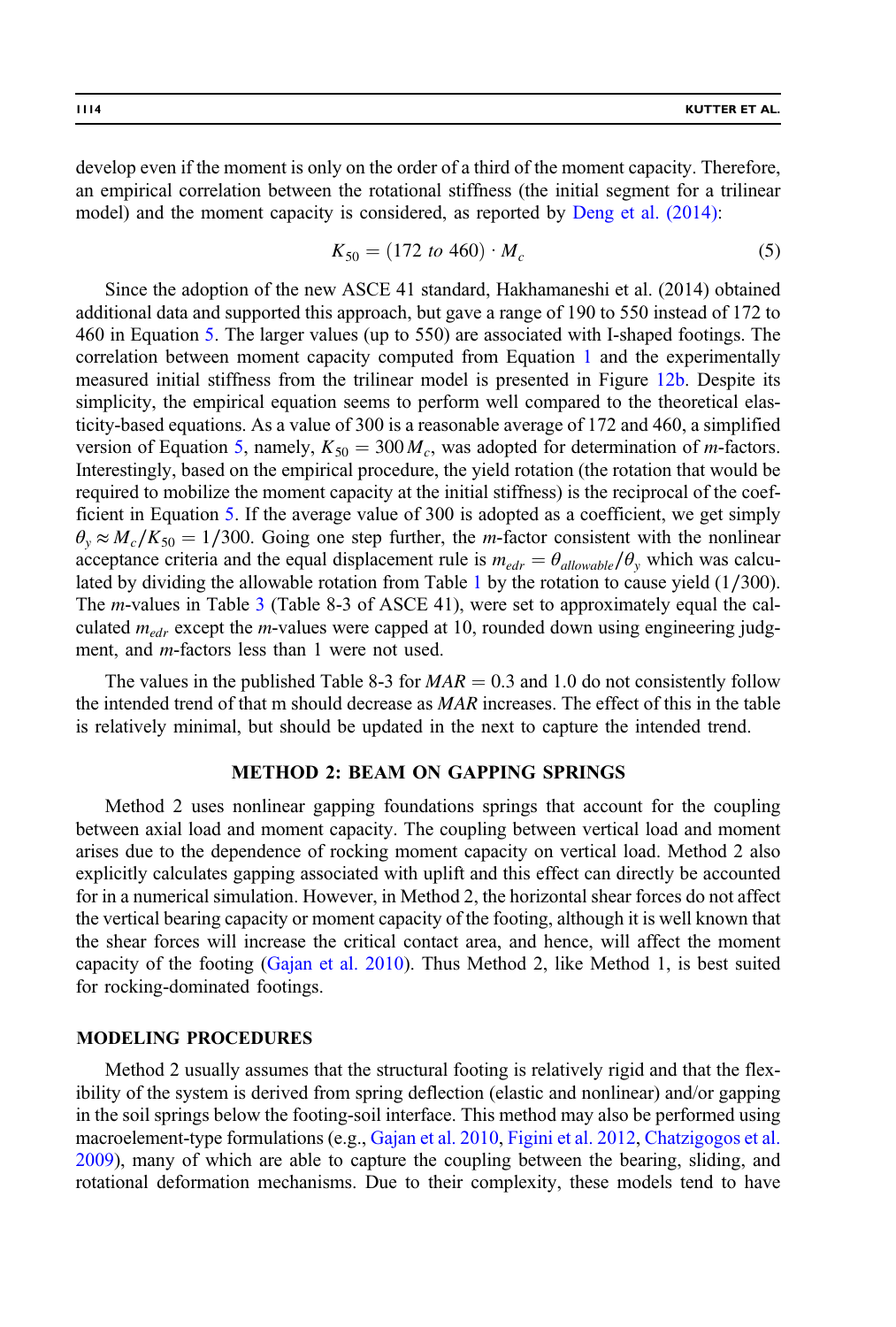to be implemented in custom software and may not be readily available to the design professional. If not available, the moment-rotation and vertical load-settlement behavior may be modeled using a series of vertical nonlinear gapping springs (beam on nonlinear Winkler foundation or BNWF model). An example of this model is depicted in Figure [2b](#page-3-0).

[Gajan et al. \(2010\)](#page-22-0) compare the performance of a BNWF model and a macroelement model and provide guidance in selection of the nonlinear properties of the BNWF spring model. ASCE 41-13 uses a similar approach for determining the elastic properties of the springs as was used in ASCE 41-06. Stiffer springs are used along the rocking edges of the footing in order to allow approximate matching of the moment stiffness (rotation about the y-axis) and vertical stiffness (translation in the z-direction) from elasticity equations presented in ASCE 41-13. The bearing capacity of BNWF springs may be obtained by setting the spring capacity per unit area equal to the expected bearing capacity on the critical contact area. The tension capacity of the springs is set to zero and a no-tension gap is to be modeled. If the spacing of the springs is greater than the critical contact length,  $L_c$ , then one spring could unrealistically take the entire vertical load without yielding. The spacing of the springs should be small enough to ensure that yielding of the springs under the bearing loads can occur at the loaded edge of the footing. This may be accomplished by limiting the spacing of the springs to be less than  $L_c/2$ . The BNWF model can also directly capture the approximate permanent settlements. In ASCE 41-13, the allowable rotations for a foundation modeled using Method 2 are the same as those for Method 1 (see the IO, LS, and CP limits in Table [1](#page-6-0)).

## METHOD 3: BEAM ON GAPPING SPRINGS WITH NON-RIGID FOOTING

Non-rigid footings include foundations for which the deformation of the structural footings must be accounted for either because the structural footing yields plastically (e.g., a plastic hinge forms in the footing structural slab) or deforms elastically (e.g., where the footing thickness is small compared to the footing area). The soil-footing interaction is modeled by compression-only sub-grade springs with uniform stiffness based upon elastic solutions for beams and plates in contact with elastic foundations. The footing rotation caused by soil deformation is subject to the same acceptance criteria as for Method 1 (see Tables [2](#page-7-0) and [3](#page-15-0)). However, the satisfactory performance of the structural footing with respect to yielding and deformation should be separately evaluated with the appropriate acceptance criteria.

#### OTHER CHANGES RELEVANT TO ROCKING SHALLOW FOOTINGS

Updated relations for determining the shear modulus in ASCE 41 include correlations between SPT blow count and shear modulus, use of shear wave velocity data to determine shear modulus and a method to account for the effect of the footing pressure on the confining pressure and hence shear modulus. In addition, explicit guidance is included in the standard regarding the location below the footing at which the shear modulus,  $G$ , should be determined. The consideration of uncertainty in soil properties on the rotational capacity and stiffness was also changed. As in the previous version of ASCE 41, the strength and capacity of the foundation for vertical or horizontal translation should be multiplied and divided by  $(1 + C_v)$  where  $C_v$  is the coefficient of variation. Without additional information about the value of  $C_v$  at a particular site,  $C_v$  may be taken as 1. However, it is important to note that the moment capacity has less uncertainty than the shear and axial capacity.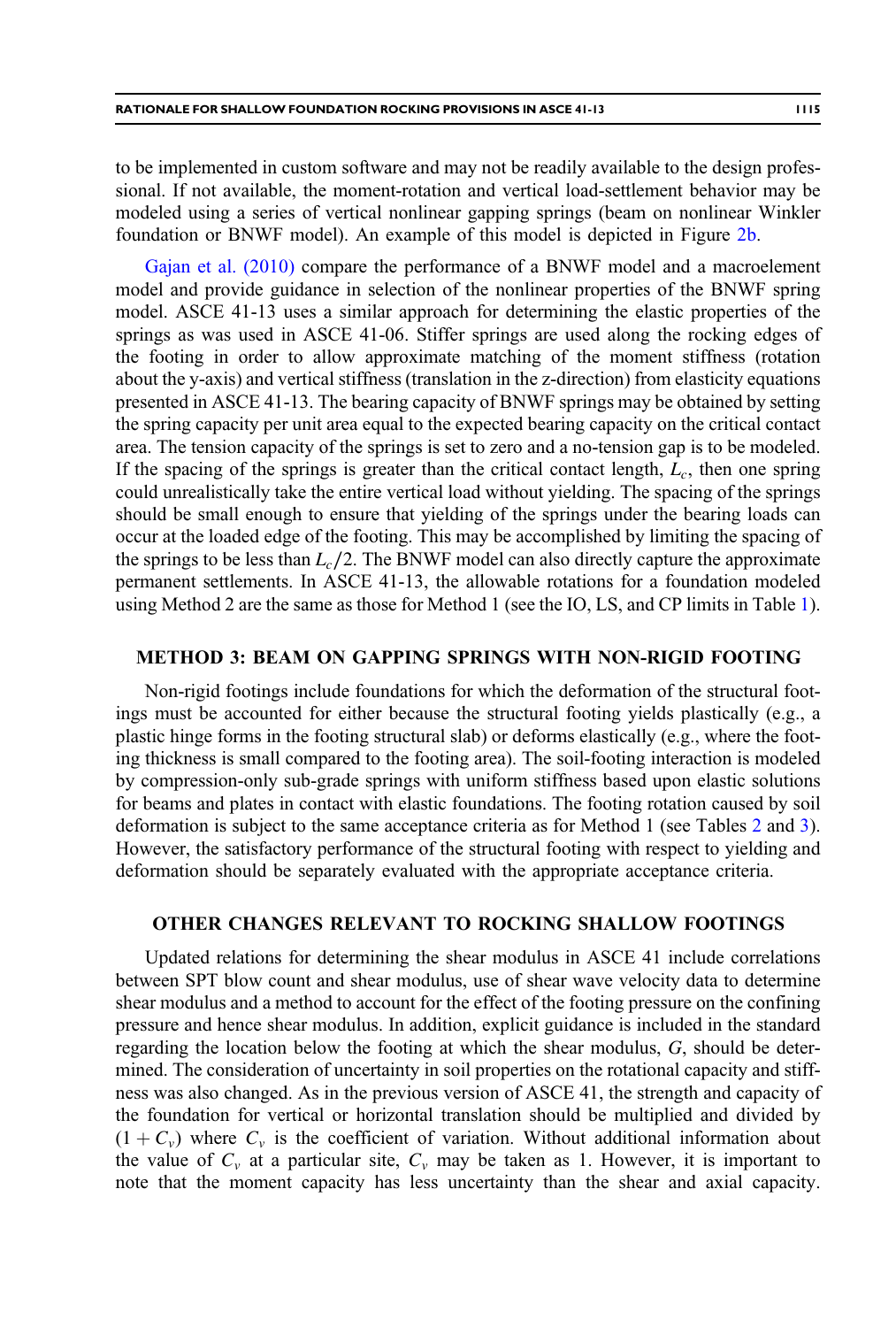For moment capacity, the uncertainty is evaluated using Equation [1](#page-5-0) with upper and lower bound values of the vertical load, and by varying the value of  $q_c$  by a factor of  $(1 + C_v)$ .

## BUILDING RETROFIT DESIGN EXAMPLE

An actual building retrofit project was used as the basis for an example analysis using linear procedures to evaluate a rocking shallow foundation. The analysis is reported in some detail in the online Appendix and compares results for previous versions of ASCE 31 and ASCE 41 to the new provisions. For the example, a new reinforced concrete shear wall is added between two existing concrete columns supported on spread footings that are tied together with a grade beam to form a 33 ft-long, 8 ft-wide I-shaped footing with a missing area ratio of  $MAR = 39\%$ . The prescriptive expected bearing capacity,  $q_c$ , for a spread footing is calculated using the equation found in the ASCE 41 standard and is equal to  $q_c = 3 \cdot q_{allow} = 12$  ksf.

Using the LSP in ASCE 31-03 and a force reduction R-factor ( $R_{OT} = 8$  for LS), the footing was found to be adequate.

Using the LSP in ASCE 41-06 with a fixed base assumption, the foundation soil is classified as deformation-controlled, acceptance criteria for foundation soil is based on an *m*-factor = 3, and the use of the upper-bound capacity  $(2q_c)$  is permitted; the footing was found to be *inadequate* using this methodology.

Using the LSP in ASCE 41-06 with a flexible base assumption, the strength of the soil would not need to be evaluated; effectively allowing infinite ductility of the rocking system and the foundation would hence be considered to be *adequate*.

Lastly, using ASCE 41-13, an evaluation was assumed to be performed using a flexible base LDP for which the moment demand was reduced by 25% below that used for the ASCE 31-03 or 41-06 analyses listed above. The m-factor from Table 8-3 of ASCE 41-13 produced  $m = 2.4$  and revealed the I-shaped footing to be *inadequate* by a large margin, even with the 25% reduced moment demand. However, by widening the footing from 8 ft to 11 ft and by filling in all of the missing area, a satisfactory rocking foundation could be obtained for this example building. It is believed that ASCE 41-13 properly accounts for the accumulation of settlement beneath rocking footings that may occur if the  $\rho_{ac}$  value is large, especially for narrow footings. The blanket use of  $R_{OT} = 8$  in ASCE 31-03 or the assumption that the soil strength need not be evaluated if the footing is modeled by linear springs in ASCE 41-06 does not consider potential detrimental effects of footing settlement. Analysis of an existing footing with a slightly higher axial compression ratio  $\rho_{ac} = A_c/A$  than that which is presented in the online Appendix example reveals a potential inconsistency in the current ASCE 41-13 foundation provisions. In the approximate range of  $0.15 < \rho_{ac} < 0.3$ , the calculated *m*-factor is about equal to or less than the permitted m-factor of 3 for fixed base models. In other words, there can be certain instances where it is advantageous (i.e., more liberal) for soil-foundation analysis if a less complex modeling approach is used, which is not the intent of ASCE 41. Either the fixed base *m*-factor could be limited to less than 3 or the *m*-factors in Table 8-3 for flexible base analysis with  $0.15 < \rho_{ac} < 0.3$  could be increased to resolve this inconsistency.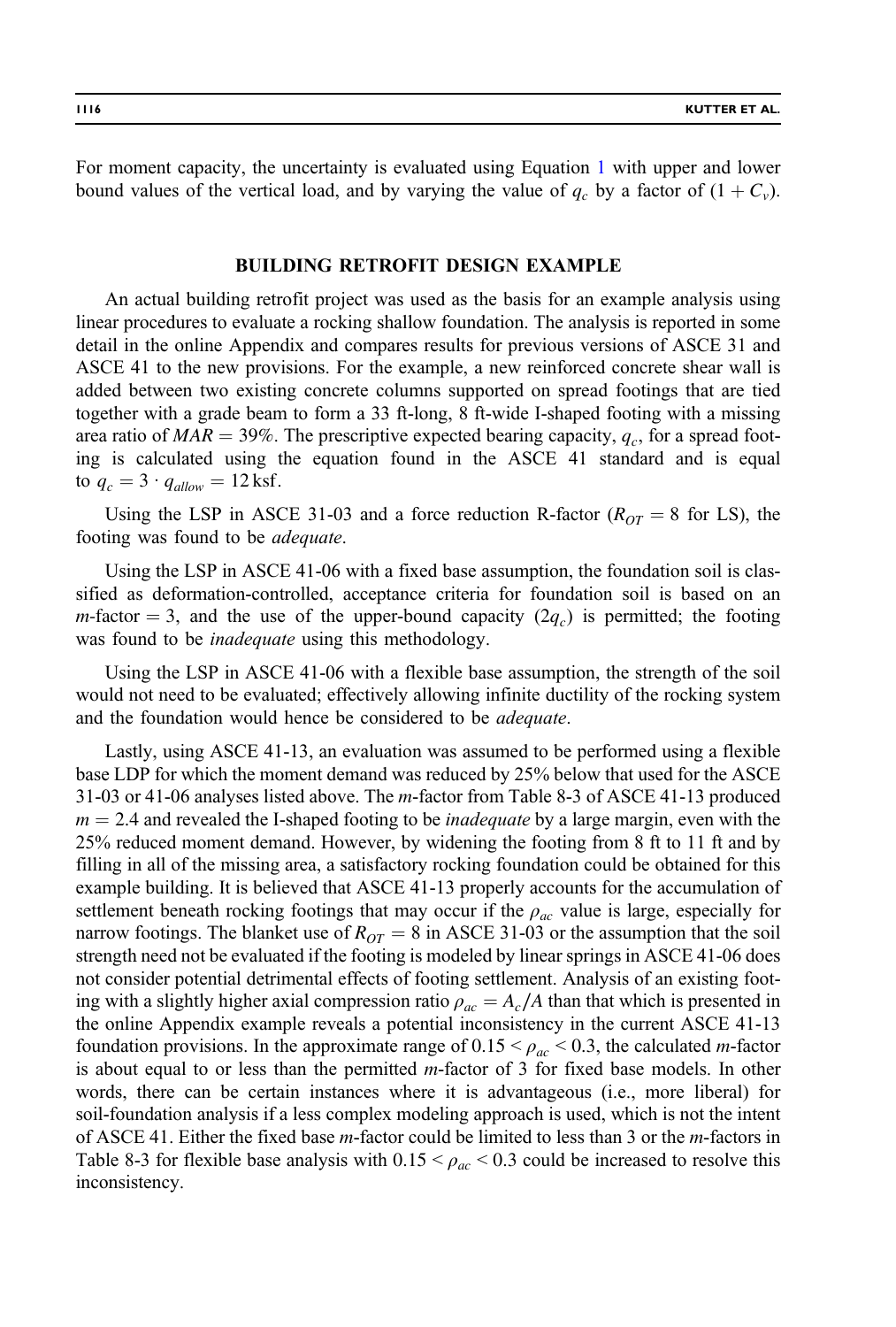## DISCUSSION

While the new provisions in ASCE 41-13 described herein were initially intended to encourage the use of rocking foundations in practice, it has been found that the new provisions in many cases tend to restrict the use of rocking due to the low *m*-factors and small allowable rotations for  $\rho_{ac} > 0.15$ , especially for narrow footings. ASCE 41-13 performance criteria were intended to limit foundation settlements to be less than 1% of the footing length. Large potential settlements may develop for  $A_c/A > 0.3$ , as illustrated in Figure [9](#page-11-0) and Figure [10](#page-12-0). The acceptance criteria in ASCE 41-13 could be liberalized if larger settlements potentially could be tolerated; the tolerable settlement may be determined by the contents, stiffness and ductility of the building.

It bears repeating that the value of  $A_c/A$  is meant to be determined from expected ultimate soil capacities, not from a factor on allowable capacities. The assumption that the ultimate capacity is three times the allowable capacity may be conservative in many cases and may lead to conservative evaluation of the ability of foundations to resist rocking rotations while minimizing settlements. By the prescriptive method for building retrofit, the allowable bearing stress,  $q_{allow}$  is obtained from old geotechnical reports and then the expected ultimate bearing capacity is assumed to be  $q_c = 3 \cdot q_{allow}$ . Furthermore, if the effect of the coefficient of variation is considered, with  $(1 + C_v) = 2$ , then the lower bound of the value of  $A_c/A$ increases by a factor of 2 and may produce even smaller m-factors and very small allowable rotations (see Figure [11](#page-13-0)). The capacity should not be reduced by  $(1 + C_v)$  if the prescriptive approach used to determine bearing capacity is already conservative. More efficient designs could be obtained, and inconsistencies between ASCE 41-13 and previous versions of the code might be resolved if an in-situ measurement of soil shear strength was used in place of the prescriptive method for determining soil capacities.

## **CONCLUSIONS**

This paper describes the logic behind the changes to ASCE 41-13 with respect to evaluation and design of rocking shallow foundations as part of assessing or retrofitting existing buildings. The new acceptance criteria are largely based on controlling residual settlements associated with rocking. In experiments in the field and on the centrifuge, the residual settlements are always small if the compression ratio value of  $\rho_{ac} = A_c/A \leq 0.13$ . Hence, the new standard allows large demands for footings with small  $\rho_{ac}$ . As footing settlement is sensitive to footing shape, the allowable rotation depends on footing shape which is quantified by the ratio of  $b/L_c$  and Missing Area Ratio. The goal of the tabulated acceptance criteria is to limit footing settlements associated with rocking to be less than 1% of the footing length. If larger settlements could be tolerated, more efficient designs may be obtained by directly evaluating settlements using a more rigorous procedure.

The standard permits the evaluation and design of rocking foundations through three different methods. Method 1 is for use of uncoupled springs in each direction; hence,the interaction between shear, axial and moment loads are neglected. Method 2, involving sub-grade reaction springs with no-tension gapping, accounts for coupling between axial load and moment capacity. Hence, Method 2 is preferred if axial loads are expected to vary during seismic loading. Method 3 applies to cases where the deformation of the structural footing is significant. An example is presented in the online Appendix to illustrate the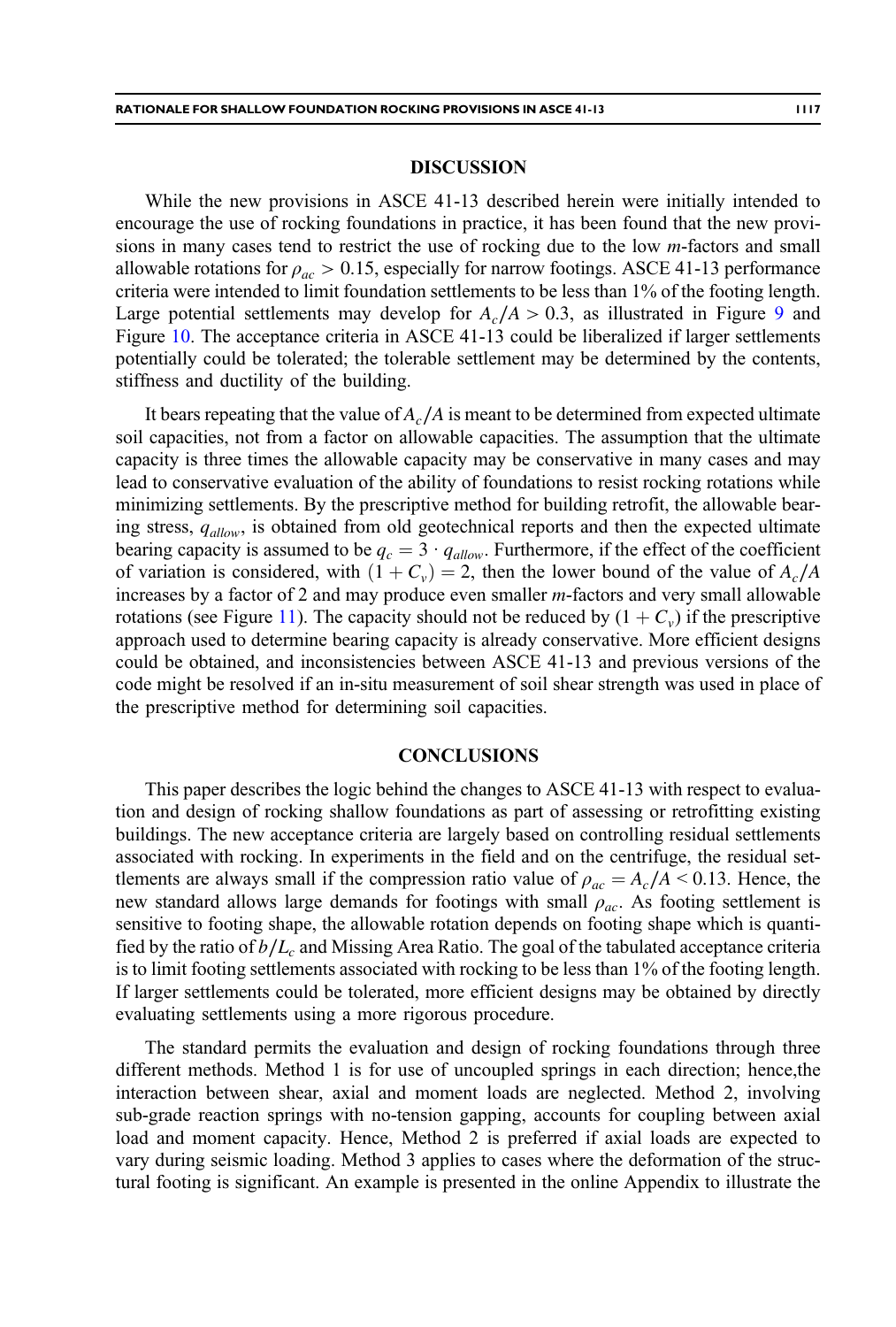<span id="page-21-0"></span>application of the new standard to an example based upon a real building retrofit project and compared the design with that obtained from previous versions of the standard.

An inconsistency in the new standard was identified for linear procedures wherein smaller m-values can be obtained for a dynamic flexible base analysis than for fixed base analysis. This runs counter to the intent of ASCE 41 that more sophisticated analysis should not be penalized by more severe acceptance criteria.

There would be substantial benefit to more accurately quantifying the bearing capacity of soil in-situ. The soil bearing capacity has little effect on the moment capacity of a footing, but has substantial effect on the acceptance criteria, especially if  $A_c/A$  is close to 0.5. The new provisions in the component action tables for linear and nonlinear procedures are only applicable to rocking-dominated footings, i.e., footings with large normalized moment to shear ratio  $(M/VL > 1)$ . Consideration of additional data from footings with smaller moment to shear ratios (e.g., [Hakhamaneshi 2014\)](#page-22-0) is needed to extend the tables to sliding footings or footings with coupled rocking and sliding deformations.

# ACKNOWLEDGMENTS

The work presented in this paper was the product of many years of work, collaborations with many individuals, funding from many agencies including PEER, Caltrans, and NSF, most recently through NSF award CMMI-0936503. Any findings, statements and conclusions are those of the authors, and do not reflect the opinions of the sponsoring organizations. The authors would like to especially thank the suggestions and contributions of Prof. Sashi Kunnath, Prof. Tara C. Hutchinson, Prof. Lijun Deng, Prof. Mark Aschheim, Kenneth Johnson, Dr. Weian Liu, and Andreas Gavras for substantial contributions and discussions related to this paper.

## APPENDIX

Please refer to the online version of this paper to access the supplementary example.

# **REFERENCES**

- American Society of Civil Engineers (ASCE), 2003. Seismic Evaluation of Existing Buildings (ASCE/SEI 31-03), 2003, Reston, VA.
- American Society of Civil Engineers (ASCE), 2007. Seismic Rehabilitation of Existing Buildings (ASCE/SEI 41-06), 2007, Reston, VA.
- American Society of Civil Engineers (ASCE), 2014. Seismic Evaluation and Retrofit of Existing Buildings (ASCE/SEI 41-13), 2014, Reston, VA.
- Chatzigogos, C. T., Pecker, A., and Salencon, J., 2009. Macroelement modeling of shallow foun-dations, [Soil Dynamic and Earthquake Engineering](http://dx.doi.org/10.1016/j.soildyn.2008.08.009) 29, 765–781.
- Deng, L., and Kutter, B. L., 2012. Characterization of rocking shallow foundations using centrifuge model tests, *[Earthquake Engng. Struct. Dyn.](http://dx.doi.org/10.1002/eqe.v41.5)* 41, 1043–1060.
- Deng, L., Kutter, B., and Kunnath, S., 2014. Seismic design of rocking shallow foundations: displacement-based methodology, J. Bridge Eng., 10.1061/(ASCE)BE.1943-5592.0000616.
- Figini, R., Paolucci, R., and Chatzigogos, C. T., 2012. A macro-element model for non–linear soil–shallow foundation–structure interaction under seismic loads: theoretical development and experimental validation on large scale tests,  $Earthquake$  Engineering  $\&$  Structural [Dynamics](http://dx.doi.org/10.1002/eqe.v41.3) 41, 475–493.